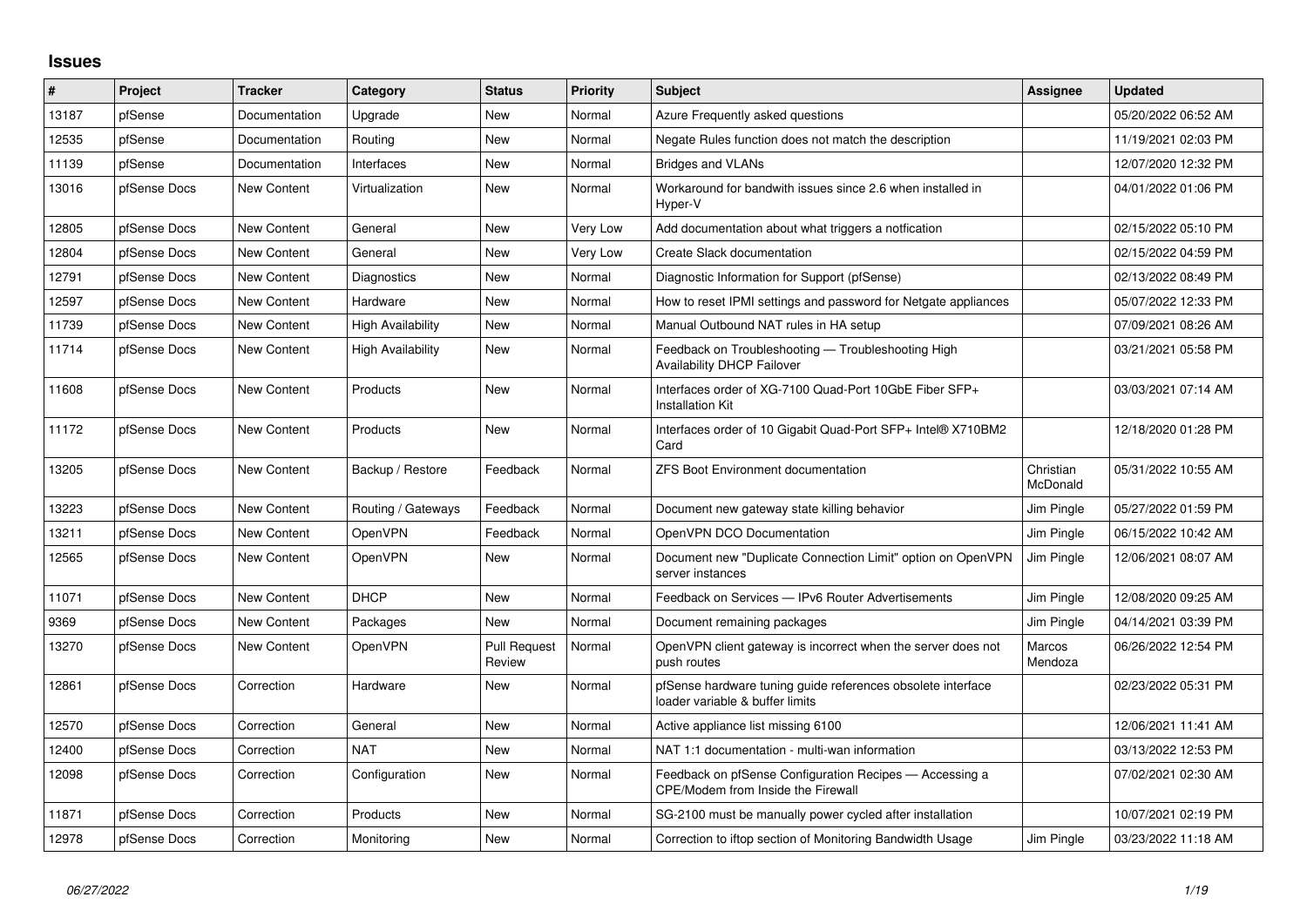| $\pmb{\#}$ | <b>Project</b>   | <b>Tracker</b> | Category              | <b>Status</b>                   | Priority | Subject                                                                                                     | <b>Assignee</b> | <b>Updated</b>      |
|------------|------------------|----------------|-----------------------|---------------------------------|----------|-------------------------------------------------------------------------------------------------------------|-----------------|---------------------|
| 11195      | pfSense Docs     | Correction     | Recipes               | New                             | Normal   | Feedback on pfSense Configuration Recipes - Accessing a<br>CPE/Modem from Inside the Firewall               | Jim Pingle      | 12/30/2020 01:13 PM |
| 11145      | pfSense Docs     | Correction     | Virtualization        | New                             | Very Low | Feedback on pfSense Configuration Recipes - Virtualizing<br>pfSense with Hyper-V                            | Jim Pingle      | 03/06/2021 04:14 PM |
| 11067      | pfSense Docs     | Correction     | Wireless              | <b>New</b>                      | Normal   | Feedback on Wireless - Recommended Wireless Hardware                                                        | Jim Pingle      | 11/16/2020 07:17 AM |
| 10924      | pfSense Docs     | Correction     | Recipes               | New                             | Normal   | Feedback on Virtualization — Virtualizing pfSense with VMware<br>vSphere / ESXi                             | Jim Pingle      | 09/23/2020 03:46 PM |
| 10821      | pfSense Docs     | Correction     | General               | <b>New</b>                      | Normal   | Use neutral language alternatives                                                                           | Jim Pingle      | 09/23/2020 10:43 AM |
| 10482      | pfSense Docs     | Correction     | Virtualization        | New                             | Normal   | In AWS, Get System Log may not show output and Get Instance<br>Screenshot may need to be used               | Jim Pingle      | 04/20/2020 09:07 AM |
| 9685       | pfSense Docs     | Correction     | <b>Firewall Rules</b> | New                             | Normal   | Feedback on Firewall - Floating Rules                                                                       | Jim Pingle      | 09/23/2020 02:57 PM |
| 9608       | pfSense Docs     | Correction     | Recipes               | New                             | Low      | Feedback on Virtualization - Virtualizing pfSense with Hyper-V                                              | Jim Pingle      | 03/06/2021 04:29 PM |
| 9454       | pfSense Docs     | Correction     | Interfaces            | <b>New</b>                      | Low      | Feedback on IDS / IPS - Snort Suppression Lists                                                             | Jim Pingle      | 09/23/2020 02:44 PM |
| 9374       | pfSense Docs     | Correction     | Recipes               | New                             | Normal   | Feedback on Virtualization - Virtualizing pfSense with Hyper-V                                              | Jim Pingle      | 09/23/2020 02:40 PM |
| 9370       | pfSense Docs     | Correction     | General               | In Progress                     | Normal   | Update old screenshots                                                                                      | Jim Pingle      | 12/03/2021 09:55 AM |
| 9310       | pfSense Docs     | Correction     | Products              | New                             | Normal   | Appliances with internal switch need the MAC Address section of<br>their Getting Started guides updated     | Jim Pingle      | 09/23/2020 10:24 AM |
| 8852       | pfSense Docs     | Correction     | <b>DHCP</b>           | <b>New</b>                      | Normal   | [feedback form] Unclear about "Client Identifier" in a static<br>mapping                                    | Jim Pingle      | 09/23/2020 02:30 PM |
| 13291      | pfSense Docs     | Todo           | Configuration         | New                             | Low      | Notification documentation                                                                                  |                 | 06/21/2022 10:22 AM |
| 13268      | pfSense          | Todo           | Console Menu          | Ready To<br>Test                | Normal   | columns don't align nicely in console with medium-long interface<br>names                                   |                 | 06/12/2022 10:32 PM |
| 13236      | pfSense Docs     | Todo           | Products              | New                             | Normal   | Document link speed limitations with igc and ix on 6100/4100                                                |                 | 05/31/2022 05:53 PM |
| 13159      | pfSense          | Todo           | Web Interface         | New                             | Very Low | Decrease distance between img-buttons in webGUI to eliminate<br>mistake entry                               |                 | 05/14/2022 06:52 AM |
| 13058      | pfSense          | Todo           | Rules / NAT           | New                             | Normal   | Add static routes and directly connected networks back to policy<br>route negation rules                    |                 | 04/13/2022 08:05 AM |
| 12883      | pfSense Docs     | Todo           | <b>DNS</b>            | New                             | Normal   | Feedback on Services - DNS Resolver - Host Overrides                                                        |                 | 02/28/2022 07:54 PM |
| 12806      | pfSense Packages | Todo           | node exporter         | New                             | Normal   | Update node exporter to 1.3.1                                                                               |                 | 02/15/2022 05:26 PM |
| 12787      | pfSense Docs     | Todo           | <b>IPsec</b>          | New                             | Normal   | Feedback on pfSense Configuration Recipes - Routing Internet<br>Traffic Through a Site-to-Site IPsec Tunnel |                 | 02/11/2022 11:28 PM |
| 12770      | pfSense Docs     | Todo           | <b>Firewall Rules</b> | Pull Request   Normal<br>Review |          | Feedback on Firewall — Configuring firewall rules                                                           |                 | 06/27/2022 07:42 AM |
| 12717      | pfSense Packages | Todo           | Squid                 | New                             | Normal   | Squid 5.x Branch                                                                                            |                 | 01/25/2022 06:24 PM |
| 12659      | pfSense Docs     | Todo           | Hardware              | New                             | Normal   | Feedback on Hardware - Hardware Tuning and Troubleshooting<br>Flow Control for ix                           |                 | 01/16/2022 10:22 AM |
| 12461      | pfSense Docs     | Todo           | Hardware              | New                             | Normal   | Improve macOS Serial Command Instructions                                                                   |                 | 10/15/2021 03:47 PM |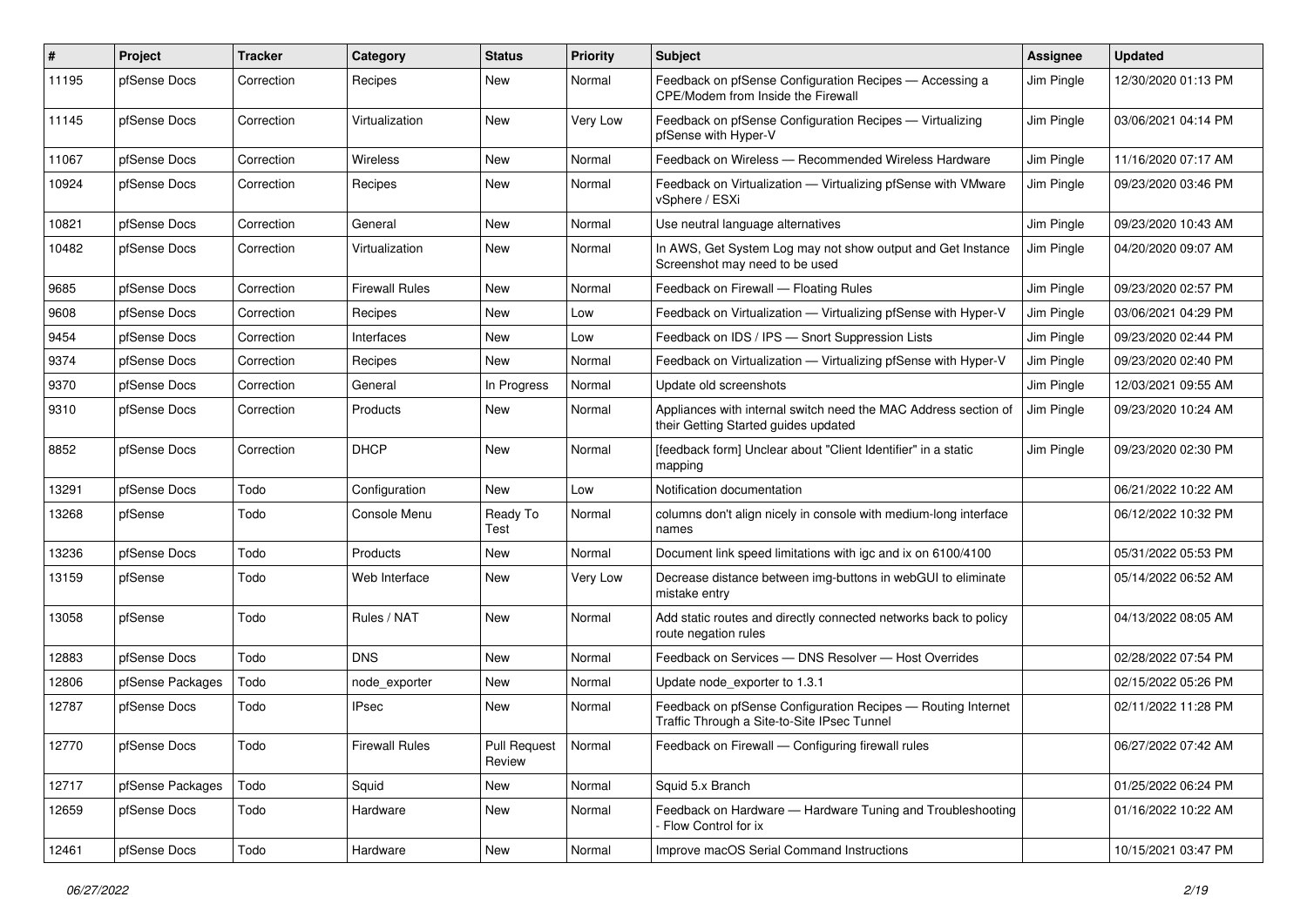| $\vert$ # | Project          | <b>Tracker</b> | Category                 | <b>Status</b>                 | Priority | Subject                                                                                    | <b>Assignee</b> | <b>Updated</b>      |
|-----------|------------------|----------------|--------------------------|-------------------------------|----------|--------------------------------------------------------------------------------------------|-----------------|---------------------|
| 12459     | pfSense          | Todo           | Virtual IP Addresses     | New                           | Normal   | Add IP Alias subnet input validation                                                       |                 | 10/15/2021 09:35 AM |
| 12457     | pfSense Docs     | Todo           | Packages                 | <b>New</b>                    | Very Low | Add UPS Configuration Recipes for apcupsd and nut UPS<br>Packages with Common Brand Units  |                 | 10/18/2021 08:37 AM |
| 12427     | pfSense Packages | Todo           | haproxy                  | <b>New</b>                    | Normal   | ha-proxy: action order in the GUI is not keeped in the resulting<br>ha-proxy configuration |                 | 10/06/2021 07:02 AM |
| 12411     | pfSense Docs     | Todo           | <b>High Availability</b> | <b>New</b>                    | Normal   | Feedback on High Availability - pfSense XML-RPC Config Sync<br>Overview                    |                 | 09/29/2021 10:39 AM |
| 12402     | pfSense Docs     | Todo           | Configuration            | <b>New</b>                    | Normal   | Feedback on Configuration - Advanced Configuration Options<br>- Notifications              |                 | 09/24/2021 12:46 AM |
| 12395     | pfSense Docs     | Todo           | Packages                 | New                           | Normal   | Feedback on Packages - FRR Package - Border Gateway<br>Protocol - BGP Required Information |                 | 09/21/2021 04:32 PM |
| 12367     | pfSense          | Todo           | Installer                | <b>New</b>                    | Normal   | ZFS: Do not show memstick disk on target list                                              |                 | 09/13/2021 07:37 AM |
| 12268     | pfSense Docs     | Todo           | <b>Firewall Rules</b>    | <b>New</b>                    | Normal   | Feedback on Firewall - Aliases                                                             |                 | 08/17/2021 12:55 AM |
| 12243     | pfSense          | Todo           | Package System           | <b>New</b>                    | Normal   | Implement "`plugin interfaces()``                                                          |                 | 02/07/2022 03:50 AM |
| 12237     | pfSense Docs     | Todo           | Hardware                 | <b>New</b>                    | Normal   | Feedback on Hardware - Hardware Tuning and Troubleshooting                                 |                 | 08/10/2021 03:13 AM |
| 12214     | pfSense Docs     | Todo           | General                  | <b>New</b>                    | Low      | Connect to WebGui.                                                                         |                 | 08/05/2021 04:39 AM |
| 12176     | pfSense          | Todo           | Interfaces               | <b>Pull Request</b><br>Review | Normal   | Hide WireGuard interfaces on appropriate pages                                             |                 | 08/11/2021 12:52 AM |
| 12162     | pfSense Docs     | Todo           | Products                 | <b>New</b>                    | Normal   | Add "usb reset" as possible solution for non-booting flash drives<br>on the SG-1100        |                 | 10/07/2021 02:19 PM |
| 12063     | pfSense Docs     | Todo           | <b>Dynamic DNS</b>       | New                           | Normal   | Feedback on Services - Dynamic DNS - Configuring RFC<br>2136 Dynamic DNS updates           |                 | 06/18/2021 06:24 PM |
| 12025     | pfSense          | Todo           | Web Interface            | <b>New</b>                    | Very Low | Add 1:1 Validation to Notify Someone They are 1:1 NAT'ing an<br><b>Interface Address</b>   |                 | 06/11/2021 10:05 AM |
| 11944     | pfSense Docs     | Todo           | Packages                 | <b>New</b>                    | Normal   | Feedback on Packages - FRR Package - Bidirectional<br>Forwarding Detection                 |                 | 05/21/2021 12:57 AM |
| 11648     | pfSense Docs     | Todo           | Packages                 | <b>New</b>                    | Normal   | Feedback on Packages - AWS VPC Wizard - pfSense Plus<br><b>Configuration Details</b>       |                 | 03/10/2021 06:30 AM |
| 11622     | pfSense Docs     | Todo           | <b>IPsec</b>             | <b>New</b>                    | Normal   | Update pfSense VPC VPN Configuration Wizard docs                                           |                 | 03/04/2021 09:36 AM |
| 11508     | pfSense          | Todo           | Web Interface            | <b>Pull Request</b><br>Review | Low      | Update SimplePie to to v1.5.6                                                              |                 | 02/23/2021 07:23 AM |
| 11280     | pfSense          | Todo           | WireGuard                | New                           | Normal   | Add WireGuard to ALTQ list                                                                 |                 | 04/27/2021 12:32 PM |
| 10464     | pfSense          | Todo           | Upgrade                  | New                           | Low      | Disallow package updates when a system update is available                                 |                 | 04/21/2022 12:39 PM |
| 8743      | pfSense          | Todo           | Gateways                 | New                           | Low      | Gateway Groups page should list gateways in tier order                                     |                 | 08/14/2019 12:16 PM |
| 8270      | pfSense          | Todo           | Web Interface            | New                           | Very Low | Fix grammatically erroneous repetition                                                     |                 | 01/11/2018 08:19 AM |
| 7411      | pfSense Packages | Todo           | ladvd                    | New                           | Low      | LADVD Devices not wide enough                                                              |                 | 10/22/2017 05:04 AM |
| 7385      | pfSense          | Todo           | Web Interface            | New                           | Normal   | Sanitize PHP includes                                                                      |                 | 08/13/2019 03:22 PM |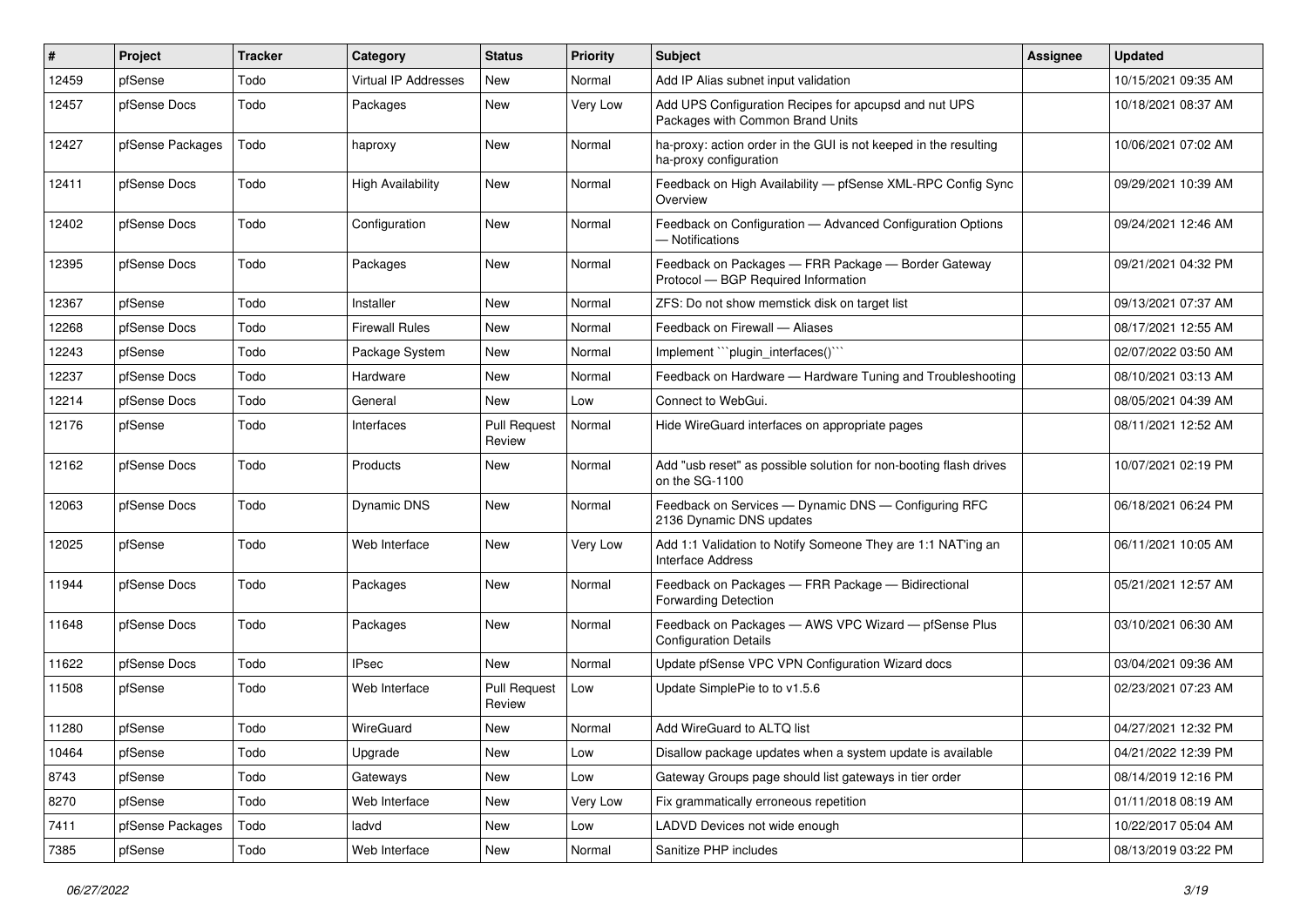| $\#$  | Project          | <b>Tracker</b> | Category                        | <b>Status</b> | <b>Priority</b> | <b>Subject</b>                                                                                   | Assignee                                 | <b>Updated</b>      |
|-------|------------------|----------------|---------------------------------|---------------|-----------------|--------------------------------------------------------------------------------------------------|------------------------------------------|---------------------|
| 6647  | pfSense          | Todo           | Web Interface                   | New           | Very Low        | <b>Enable Additional Security Headers</b>                                                        |                                          | 05/14/2021 01:09 AM |
| 6501  | pfSense          | Todo           | Web Interface                   | <b>New</b>    | Normal          | Tightening up subnet expansion                                                                   |                                          | 08/13/2019 01:23 PM |
| 6390  | pfSense          | Todo           | Dashboard                       | New           | Low             | Autoscale from Traffic Graph not correct size (big graphs)                                       |                                          | 05/23/2016 01:38 PM |
| 6332  | pfSense          | Todo           | Web Interface                   | <b>New</b>    | Normal          | Upgrade encryption options to cover current range of<br>recommendations                          |                                          | 08/13/2019 02:34 PM |
| 5902  | pfSense          | Todo           | Configuration<br><b>Backend</b> | <b>New</b>    | Normal          | Use a common place for default values                                                            |                                          | 08/13/2019 12:53 PM |
| 5445  | pfSense          | Todo           | Web Interface                   | <b>New</b>    | Normal          | Improve banner for "background activity"                                                         |                                          | 02/06/2016 04:43 AM |
| 2099  | pfSense          | Todo           | CARP                            | <b>New</b>    | Normal          | Remove "queue" from CARP traffic                                                                 |                                          | 01/19/2012 10:59 AM |
| 1940  | pfSense          | Todo           | Logging                         | <b>New</b>    | Normal          | Integrate rSyslogd                                                                               |                                          | 07/06/2018 02:11 PM |
| 1521  | pfSense          | Todo           | Routing                         | New           | Normal          | Investigate FreeBSD route metric support for future versions                                     |                                          | 05/12/2011 11:28 AM |
| 33    | pfSense          | Todo           | User Manager /<br>Privileges    | <b>New</b>    | Normal          | L2TP users integration with user manager                                                         |                                          | 02/06/2016 04:53 AM |
| 32    | pfSense          | Todo           | User Manager /<br>Privileges    | <b>New</b>    | Normal          | PPPoE Server users integration with user manager                                                 |                                          | 02/06/2016 04:53 AM |
| 10199 | pfSense          | Todo           | Translations                    | <b>New</b>    | Very Low        | Improve Spanish translation interface                                                            | Aluisco<br>Miguel<br>Ricardo<br>Mastrapa | 01/22/2020 09:22 AM |
| 12782 | pfSense          | Todo           | Build / Release                 | <b>New</b>    | Normal          | Disable compatibility flag                                                                       | <b>Brad Davis</b>                        | 05/17/2022 02:33 PM |
| 12756 | pfSense Docs     | Todo           | WireGuard                       | <b>New</b>    | Normal          | Feedback on pfSense Configuration Recipes - WireGuard<br>Remote Access VPN Configuration Example | Christian<br>McDonald                    | 05/31/2022 11:42 AM |
| 13306 | pfSense Packages | Todo           | Nut                             | <b>New</b>    | Normal          | Update NUT to version 2.8.0 to match FreeBSD Packages                                            | Denny Page                               | 06/27/2022 10:45 AM |
| 6752  | pfSense Packages | Todo           | <b>Status Traffic Totals</b>    | <b>New</b>    | Low             | Traffic Totals Data Summary Graph                                                                | Jared Dillard                            | 11/08/2017 08:58 AM |
| 6727  | pfSense          | Todo           | Web Interface                   | <b>New</b>    | Very Low        | Missing file apple-touch-icon-precomposed.png?                                                   | Jared Dillard                            | 08/18/2016 02:10 PM |
| 6697  | pfSense          | Todo           | Web Interface                   | <b>New</b>    | Low             | White squares around the numeric values in the Status / Queues<br>page                           | Jared Dillard                            | 08/15/2016 03:19 AM |
| 5480  | pfSense          | Todo           | Web Interface                   | <b>New</b>    | Low             | inconsistent display of default values in fields                                                 | Jared Dillard                            | 03/01/2016 04:59 PM |
| 13255 | pfSense Packages | Todo           | OpenVPN Client<br>Export        | New           | Normal          | Set PKCS#12 algorithm when exporting OpenVPN ZIP or<br>Windows bundles                           | Jim Pingle                               | 06/08/2022 10:37 AM |
| 13250 | pfSense          | Todo           | DHCP (IPv4)                     | <b>New</b>    | Very Low        | Clean up DHCP Server option language                                                             | Jim Pingle                               | 06/06/2022 07:32 AM |
| 13229 | pfSense Docs     | Todo           | Captive Portal                  | Feedback      | Normal          | Update documentation for IPFW to PF transition for Limiters and<br><b>Captive Portal</b>         | Jim Pingle                               | 05/27/2022 03:04 PM |
| 13189 | pfSense Plus     | Todo           | OpenVPN                         | Feedback      | Normal          | Input validation should reject the combination of DCO and P2P<br>mode                            | Jim Pingle                               | 05/26/2022 10:50 AM |
| 13108 | pfSense Docs     | Todo           | Installation / Upgrades   New   |               | Normal          | ZFS filesystem implications                                                                      | Jim Pingle                               | 04/27/2022 03:18 PM |
| 13020 | pfSense Docs     | Todo           | <b>Firewall Rules</b>           | New           | Normal          | easyrule command documentation should document permissible<br>wildcards                          | Jim Pingle                               | 04/04/2022 08:01 AM |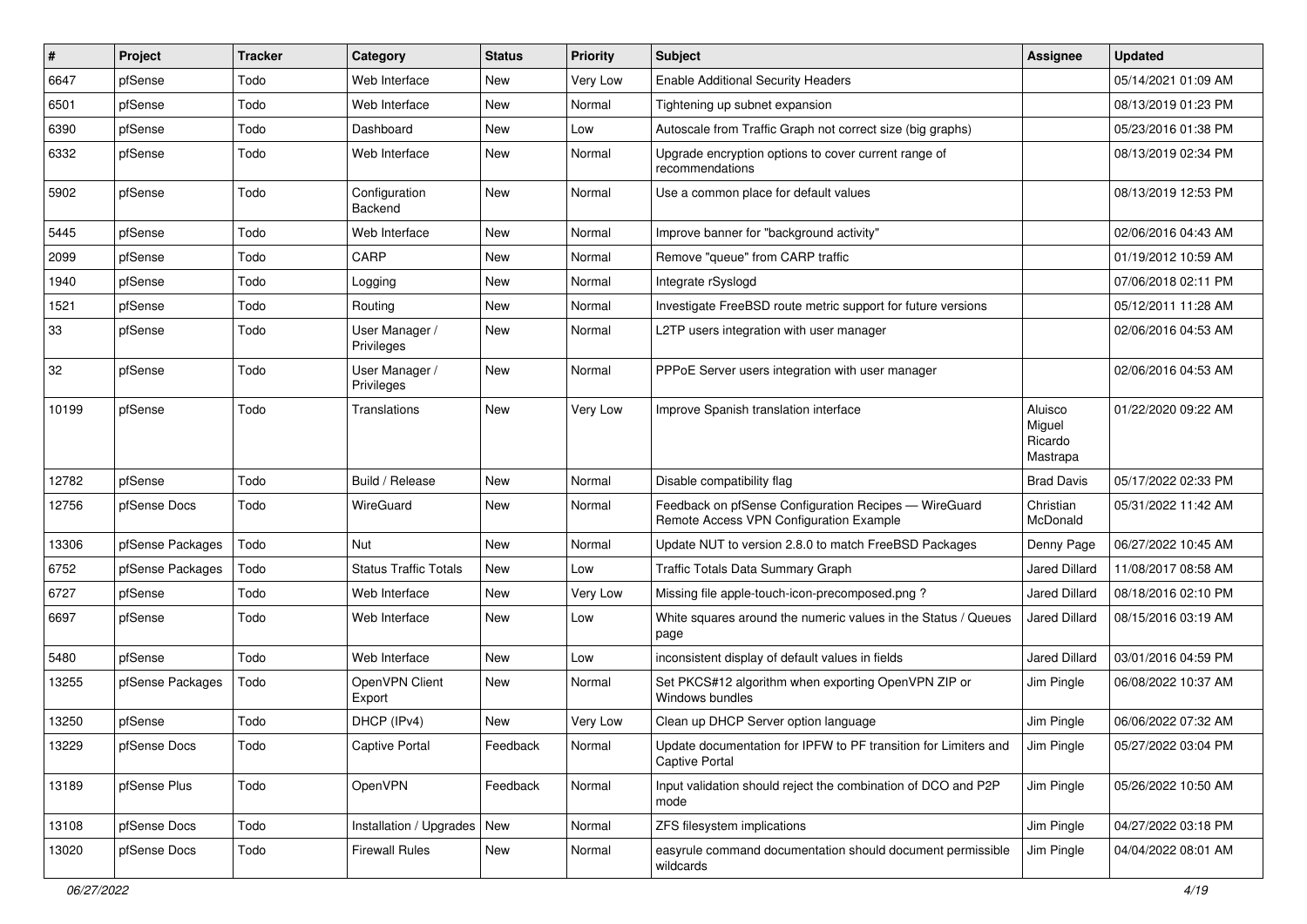| $\vert$ # | <b>Project</b>   | <b>Tracker</b> | Category                 | <b>Status</b>                 | <b>Priority</b> | <b>Subject</b>                                                                     | <b>Assignee</b>     | <b>Updated</b>      |
|-----------|------------------|----------------|--------------------------|-------------------------------|-----------------|------------------------------------------------------------------------------------|---------------------|---------------------|
| 12980     | pfSense Docs     | Todo           | OpenVPN                  | Feedback                      | Normal          | Add warnings against OpenVPN Shared Key mode                                       | Jim Pingle          | 03/24/2022 02:11 PM |
| 11471     | pfSense Docs     | Todo           | Development              | New                           | Low             | Feedback on Development - Developing Packages                                      | Jim Pingle          | 02/19/2021 02:52 PM |
| 9200      | pfSense Packages | Todo           | <b>ACME</b>              | New                           | Normal          | Add DNS support for Google domain to Acme manager                                  | Jim Pingle          | 02/15/2022 03:16 AM |
| 12865     | pfSense Packages | Todo           | <b>RRD Summary</b>       | Feedback                      | Normal          | RRD Summary improvements                                                           | <b>Viktor Gurov</b> | 03/04/2022 12:20 PM |
| 12431     | pfSense          | Todo           | Web Interface            | <b>Pull Request</b><br>Review | Normal          | GUI pages should use "POST" for AJAX calls, not "GET"                              | <b>Viktor Gurov</b> | 05/17/2022 02:20 PM |
| 12354     | pfSense Packages | Todo           | haproxy                  | Feedback                      | High            | Update haproxy-devel to mitigate CVE-2021-40346                                    | <b>Viktor Gurov</b> | 05/12/2022 08:50 AM |
| 12351     | pfSense Packages | Todo           | pfBlockerNG              | Feedback                      | Normal          | Remove non-functional feeds                                                        | <b>Viktor Gurov</b> | 02/04/2022 02:29 PM |
| 13305     | pfSense          | Feature        | Certificates             | <b>New</b>                    | Normal          | Certificate Revocation page should show expiration date                            |                     | 06/27/2022 10:26 AM |
| 13304     | pfSense          | Feature        | Traffic Shaper (ALTQ)    | <b>Pull Request</b><br>Review | Normal          | Add Broadcom Netextreme II (bxe) to the altq capable check                         |                     | 06/27/2022 10:57 AM |
| 13297     | pfSense          | Feature        | Routing                  | <b>New</b>                    | Normal          | Support for Gateway Groups as Static Route destinations                            |                     | 06/24/2022 07:41 AM |
| 13296     | pfSense          | Feature        | DHCP (IPv6)              | New                           | Normal          | Add support for DHCP6 OPTION_PD_EXCLUDE (RFC 6603)                                 |                     | 06/24/2022 10:10 PM |
| 13294     | pfSense          | Feature        | Gateways                 | <b>New</b>                    | Low             | Change gateway name                                                                |                     | 06/22/2022 06:07 PM |
| 13293     | pfSense          | Feature        | <b>OpenVPN</b>           | New                           | Normal          | Option to set auth-gen-token in OpenVPN GUI                                        |                     | 06/21/2022 02:35 PM |
| 13292     | pfSense Packages | Feature        | <b>ACME</b>              | <b>New</b>                    | Normal          | Separator                                                                          |                     | 06/21/2022 12:06 PM |
| 13287     | pfSense          | Feature        | Configuration<br>Backend | <b>New</b>                    | Normal          | Encode OpenVPN Custom Options                                                      |                     | 06/20/2022 10:33 AM |
| 13264     | pfSense          | Feature        | <b>IPsec</b>             | <b>New</b>                    | Normal          | IPSec Phase2 select multiple PFS key groups                                        |                     | 06/10/2022 04:29 PM |
| 13260     | pfSense          | Feature        | Authentication           | New                           | Normal          | Add support for OpenVPN static-challenge                                           |                     | 06/09/2022 02:04 PM |
| 13256     | pfSense          | Feature        | DHCP (IPv4)              | New                           | Normal          | Better handling of duplicate IPs in static DHCP assignments                        |                     | 06/11/2022 04:51 PM |
| 13246     | pfSense Packages | Feature        | iperf                    | New                           | Normal          | iperf3 service controls do not work                                                |                     | 06/05/2022 06:51 PM |
| 13244     | pfSense          | Feature        | Web Interface            | <b>New</b>                    | Normal          | Add help text under Timezone settings in the GUI                                   |                     | 06/03/2022 01:00 PM |
| 13242     | pfSense          | Feature        | Gateway Monitoring       | New                           | Normal          | Enhancements to static route creation/deletion for dpinger<br>monitor IPs          |                     | 06/03/2022 11:20 AM |
| 13227     | pfSense          | Feature        | <b>IPsec</b>             | New                           | High            | Enable IPSec Virtual IP Pool assignment by Radius for Mobile<br>Users - SIMPLE FIX |                     | 05/27/2022 10:15 AM |
| 13220     | pfSense          | Feature        | Captive Portal           | New                           | Very Low        | Voucher per-roll bandwidth restrictions and traffic quotas                         |                     | 05/26/2022 08:16 AM |
| 13219     | pfSense          | Feature        | Captive Portal           | New                           | Very Low        | Enable/Disable single voucher roll                                                 |                     | 05/26/2022 08:14 AM |
| 13207     | pfSense Packages | Feature        | pfBlockerNG              | New                           | Normal          | The feed column on the Alerts page is confusing                                    |                     | 05/24/2022 04:56 AM |
| 13201     | pfSense Packages | Feature        | pfBlockerNG              | New                           | Normal          | Add FireHol Security IP Feeds                                                      |                     | 05/23/2022 06:34 AM |
| 13200     | pfSense Packages | Feature        | pfBlockerNG              | New                           | Normal          | Custom DNS Servers for Alert settings                                              |                     | 05/23/2022 06:16 AM |
| 13199     | pfSense Packages | Feature        | pfBlockerNG              | New                           | Normal          | Feed groups should not have the first listing in the group bar                     |                     | 05/23/2022 06:03 AM |
| 13198     | pfSense Packages | Feature        | pfBlockerNG              | New                           | Normal          | Dark Theme Styling issues - Alerts White bar                                       |                     | 05/23/2022 06:05 AM |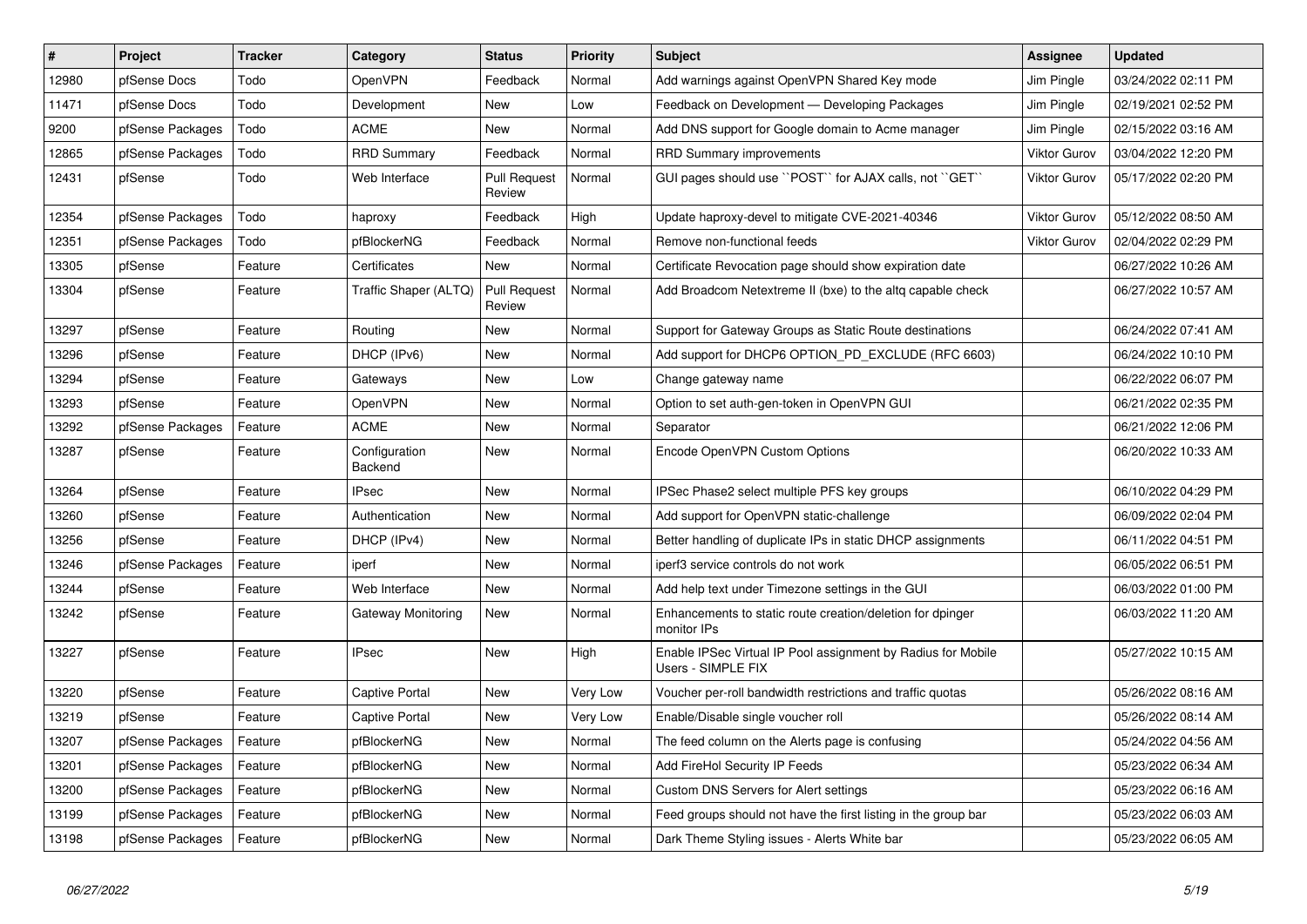| #     | <b>Project</b>   | <b>Tracker</b> | Category              | <b>Status</b>                 | Priority | <b>Subject</b>                                                                                  | <b>Assignee</b> | <b>Updated</b>      |
|-------|------------------|----------------|-----------------------|-------------------------------|----------|-------------------------------------------------------------------------------------------------|-----------------|---------------------|
| 13197 | pfSense Packages | Feature        | pfBlockerNG           | New                           | Normal   | Put a Single donation link and a proper patreon lin in the<br>pfBlocker Support Banner / Widget |                 | 05/23/2022 05:35 AM |
| 13196 | pfSense Packages | Feature        | pfBlockerNG           | New                           | Normal   | remove NoVirusThanks feed                                                                       |                 | 05/23/2022 06:05 AM |
| 13195 | pfSense Packages | Feature        | pfBlockerNG           | New                           | Normal   | Dedicated website for Feed mangement - Community Driven                                         |                 | 05/23/2022 05:22 AM |
| 13179 | pfSense Packages | Feature        | pfBlockerNG           | <b>New</b>                    | High     | Search based on CIDR                                                                            |                 | 05/17/2022 09:45 AM |
| 13168 | pfSense          | Feature        | Dashboard             | <b>New</b>                    | Low      | Multiple Dashboard views for a single user                                                      |                 | 05/16/2022 07:53 AM |
| 13165 | pfSense          | Feature        | Dashboard             | <b>Pull Request</b><br>Review | Normal   | Feat: live update for Services dashboard widget                                                 |                 | 05/15/2022 01:48 AM |
| 13161 | pfSense          | Feature        | Web Interface         | <b>New</b>                    | Very Low | FLASH PORT'S LED button, to help quickly find port that need to<br>be connected to patch&cable  |                 | 05/14/2022 06:35 AM |
| 13160 | pfSense Packages | Feature        | Status Monitoring     | Pull Request<br>Review        | Normal   | Option to sort monitoring graph views                                                           |                 | 05/13/2022 12:06 PM |
| 13138 | pfSense Packages | Feature        | pfBlockerNG           | New                           | Normal   | DNS over HTTPS/TLS Blocking should be removed from<br>SafeSearch                                |                 | 05/07/2022 02:52 AM |
| 13137 | pfSense Packages | Feature        | pfBlockerNG           | New                           | Normal   | ckuethe/doh-blocklist.txt add to DoH feeds                                                      |                 | 05/07/2022 02:39 AM |
| 13136 | pfSense Packages | Feature        | pfBlockerNG           | New                           | Normal   | Add crypt0rr DNS-over-HTTPS (DOH) provider list feeds                                           |                 | 05/07/2022 02:27 AM |
| 13124 | pfSense          | Feature        | Web Interface         | Pull Request<br>Review        | Normal   | Option to wait for interface selection before displaying firewall<br>rules                      |                 | 05/17/2022 02:15 PM |
| 13091 | pfSense          | Feature        | OpenVPN               | New                           | Normal   | RFE: Ability to specify the order of OpenVPN Authentication<br>servers                          |                 | 04/22/2022 04:30 PM |
| 13072 | pfSense          | Feature        | Traffic Shaper (ALTQ) | <b>Pull Request</b><br>Review | Very Low | Matching background/font colors of queue values with dark<br>theme.                             |                 | 04/19/2022 07:32 AM |
| 13063 | pfSense Packages | Feature        | Cellular              | <b>Pull Request</b><br>Review | Normal   | Cellular package shall support more modems and NMEA port                                        |                 | 05/06/2022 02:38 PM |
| 13044 | pfSense Packages | Feature        | Mail report           | <b>New</b>                    | Normal   | Customized reporting                                                                            |                 | 04/11/2022 09:22 AM |
| 13039 | pfSense Packages | Feature        | <b>AWS VPC</b>        | <b>New</b>                    | Normal   | Handle transit gateway VPNs in the AWS VPN wizard                                               |                 | 04/11/2022 07:31 AM |
| 13017 | pfSense          | Feature        | Packet Capture        | New                           | Normal   | Packet capture: add preview results while capture is running                                    |                 | 04/09/2022 11:08 AM |
| 13009 | pfSense          | Feature        | <b>OpenVPN</b>        | <b>New</b>                    | Normal   | Add option for multiple remote addresses to OpenVPN Client                                      |                 | 03/31/2022 12:42 PM |
| 12932 | pfSense Packages | Feature        | pfBlockerNG           | New                           | High     | pfblockerng per user whitelist                                                                  |                 | 03/11/2022 11:08 AM |
| 12918 | pfSense Packages | Feature        | pfBlockerNG           | <b>New</b>                    | Normal   | pfBlockerNG-devel changes from xmlrpc sync do not take effect<br>immediately                    |                 | 03/07/2022 02:29 PM |
| 12903 | pfSense          | Feature        | <b>Notifications</b>  | <b>New</b>                    | Normal   | alternative authentication methods for email notifications?                                     |                 | 03/07/2022 07:52 AM |
| 12889 | pfSense Packages | Feature        | <b>FRR</b>            | <b>New</b>                    | Normal   | FRR GUI add set ipv6 next-hop global                                                            |                 | 03/02/2022 06:10 AM |
| 12882 | pfSense Packages | Feature        | pfBlockerNG           | Feedback                      | Normal   | Add the option to specify CURLOPT_INTERFACE in<br>pfBlockerNG IPv4/IPv6 lists                   |                 | 03/24/2022 11:16 AM |
| 12874 | pfSense          | Feature        | <b>OpenVPN</b>        | New                           | Normal   | OpenVPN RADIUS Framed-Pool                                                                      |                 | 02/25/2022 02:24 PM |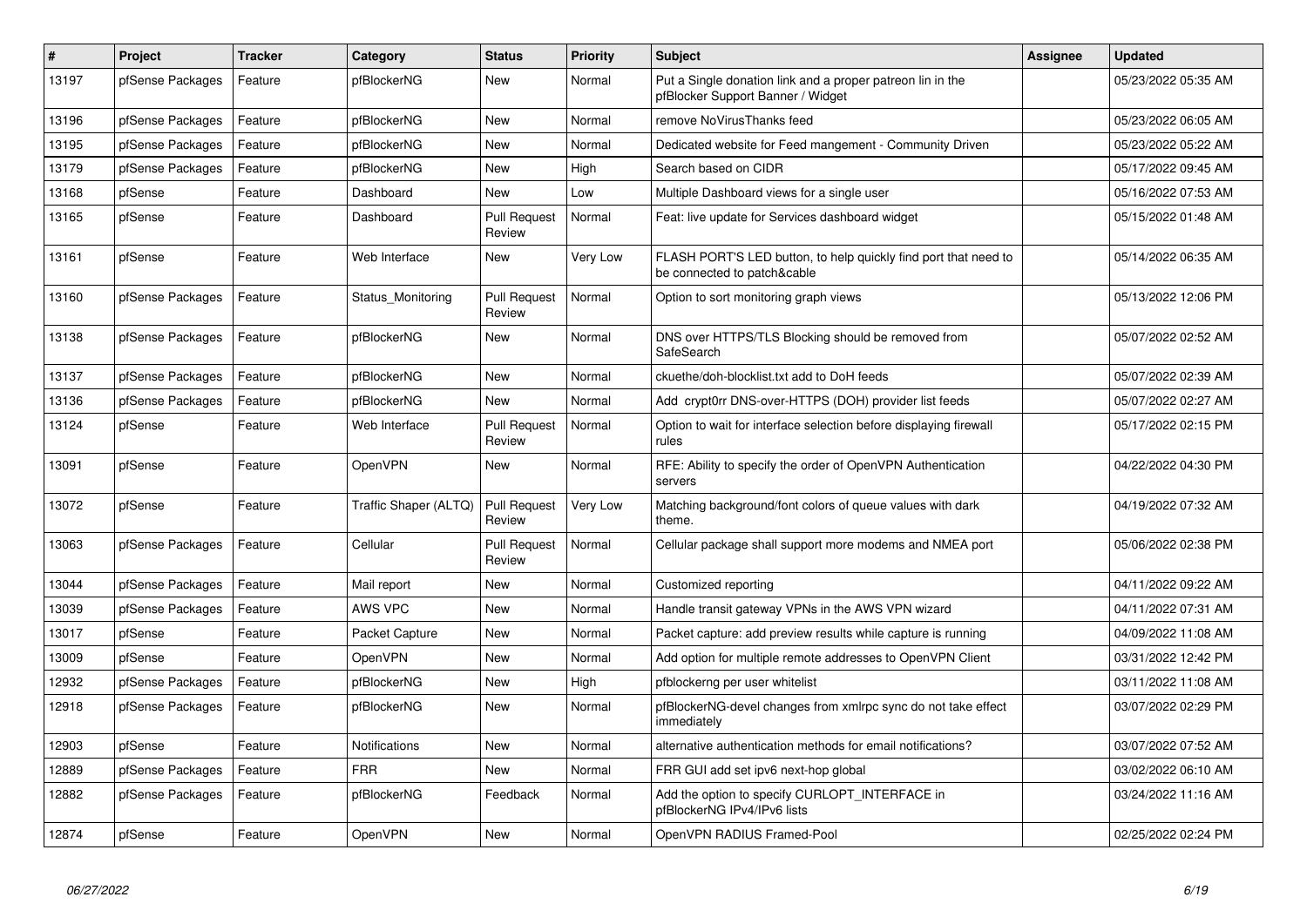| #     | Project          | <b>Tracker</b> | Category                | <b>Status</b> | <b>Priority</b> | Subject                                                                                                       | Assignee | <b>Updated</b>      |
|-------|------------------|----------------|-------------------------|---------------|-----------------|---------------------------------------------------------------------------------------------------------------|----------|---------------------|
| 12860 | pfSense Packages | Feature        | New Package<br>Request  | New           | Normal          | add mmc-utils package to all images                                                                           |          | 02/24/2022 07:18 AM |
| 12859 | pfSense Packages | Feature        | Zabbix                  | New           | Normal          | Add Zabbix 6.0 LTS (agent and proxy) packages                                                                 |          | 02/23/2022 07:11 AM |
| 12848 | pfSense          | Feature        | <b>Dynamic DNS</b>      | New           | Normal          | Evaluation of the DynDNS "Result Match" string                                                                |          | 02/22/2022 02:01 AM |
| 12832 | pfSense Plus     | Feature        | Hardware / Drivers      | <b>New</b>    | Very Low        | 6100 configurable Blinking Blue LED                                                                           |          | 02/22/2022 07:30 AM |
| 12813 | pfSense          | Feature        | Installer               | New           | Low             | Recover extra data in the installer                                                                           |          | 02/17/2022 07:52 AM |
| 12812 | pfSense Packages | Feature        | arpwatch                | New           | Normal          | Would it be helpful if the FreeBSD net-mgmt/arpwatch port had<br>an option to use mail/dma for mail delivery? |          | 02/16/2022 06:09 PM |
| 12789 | pfSense Packages | Feature        | <b>ACME</b>             | <b>New</b>    | Very Low        | Show expiration date of certificates in the ACME package list                                                 |          | 02/14/2022 09:20 AM |
| 12768 | pfSense          | Feature        | Upgrade                 | New           | Normal          | pfSense-repo: Make sure default config file exists                                                            |          | 05/17/2022 02:32 PM |
| 12748 | pfSense Packages | Feature        | Suricata                | New           | Normal          | Suricata blocked page timestamp breakout to it's own sortable<br>column                                       |          | 02/01/2022 12:06 PM |
| 12746 | pfSense          | Feature        | Interfaces              | <b>New</b>    | High            | IPoE feature for WAN interface                                                                                |          | 02/01/2022 01:42 AM |
| 12736 | pfSense Packages | Feature        | pfBlockerNG             | New           | Low             | Allow custom cron intervals                                                                                   |          | 01/30/2022 08:55 PM |
| 12711 | pfSense Packages | Feature        | Telegraf                | <b>New</b>    | Normal          | Add InfluxDB V2 support                                                                                       |          | 01/21/2022 02:54 AM |
| 12679 | pfSense          | Feature        | Interfaces              | New           | Normal          | Remind user to update DHCPv6 range when changing interface<br>IPv6 prefix                                     |          | 01/12/2022 07:36 AM |
| 12676 | pfSense          | Feature        | Rules / NAT             | <b>New</b>    | Normal          | Add the Tagged option on the Port Forward rules edit page                                                     |          | 01/11/2022 05:52 AM |
| 12665 | pfSense          | Feature        | Rules / NAT             | New           | Normal          | Ability to add custom pf rules from the GUI                                                                   |          | 01/07/2022 09:30 AM |
| 12658 | pfSense Packages | Feature        | darkstat                | New           | Normal          | Adding prometheus metrics to darkstat                                                                         |          | 05/27/2022 09:44 PM |
| 12656 | pfSense Packages | Feature        | New Package<br>Request  | New           | Normal          | <b>NextDNS</b>                                                                                                |          | 01/31/2022 01:50 AM |
| 12625 | pfSense          | Feature        | Logging                 | <b>New</b>    | Normal          | Granular logging options for default firewall rules.                                                          |          | 12/21/2021 06:39 PM |
| 12602 | pfSense          | Feature        | Dynamic DNS             | New           | Normal          | DHCPv6 should allow DDNS Client updates for hosts                                                             |          | 12/15/2021 11:00 AM |
| 12600 | pfSense          | Feature        | Aliases / Tables        | New           | Normal          | allow custom mask for a network alias created from a FQDN                                                     |          | 12/15/2021 10:50 AM |
| 12564 | pfSense          | Feature        | Aliases / Tables        | New           | Low             | add column to show that an Alias is in use by or not                                                          |          | 12/04/2021 07:25 PM |
| 12553 | pfSense          | Feature        | Backup / Restore        | New           | Normal          | Auto Config Backup: Allow selecting multiple backups for deletion                                             |          | 02/22/2022 04:27 AM |
| 12551 | pfSense          | Feature        | <b>DNS Resolver</b>     | New           | Low             | Add ability to set DNS resolver search domain list                                                            |          | 12/01/2021 11:18 AM |
| 12546 | pfSense Plus     | Feature        | Authentication          | New           | Normal          | Add 2FA Support to pfSense Plus Local Database Authentication                                                 |          | 06/25/2022 05:30 PM |
| 12534 | ptSense Plus     | Feature        | Hardware / Drivers      | New           | Normal          | Generate a ISO Image for Remote Restore of pfSense Plus on<br>the XG-1537 and 1541 units with IPMI            |          | 05/30/2022 10:28 AM |
| 12524 | pfSense Plus     | Feature        | <b>Operating System</b> | New           | Normal          | OpenSSL QAT Engine                                                                                            |          | 04/10/2022 02:54 AM |
| 12522 | pfSense          | Feature        | OpenVPN                 | New           | Very Low        | More flexible Client-Specific Override options for controlling<br>options pushed to clients                   |          | 04/11/2022 03:11 PM |
| 12521 | pfSense          | Feature        | <b>Operating System</b> | New           | Very Low        | Add the BBR2, QUIC, RACK Congestion Control (CC) protocols                                                    |          | 11/15/2021 07:40 AM |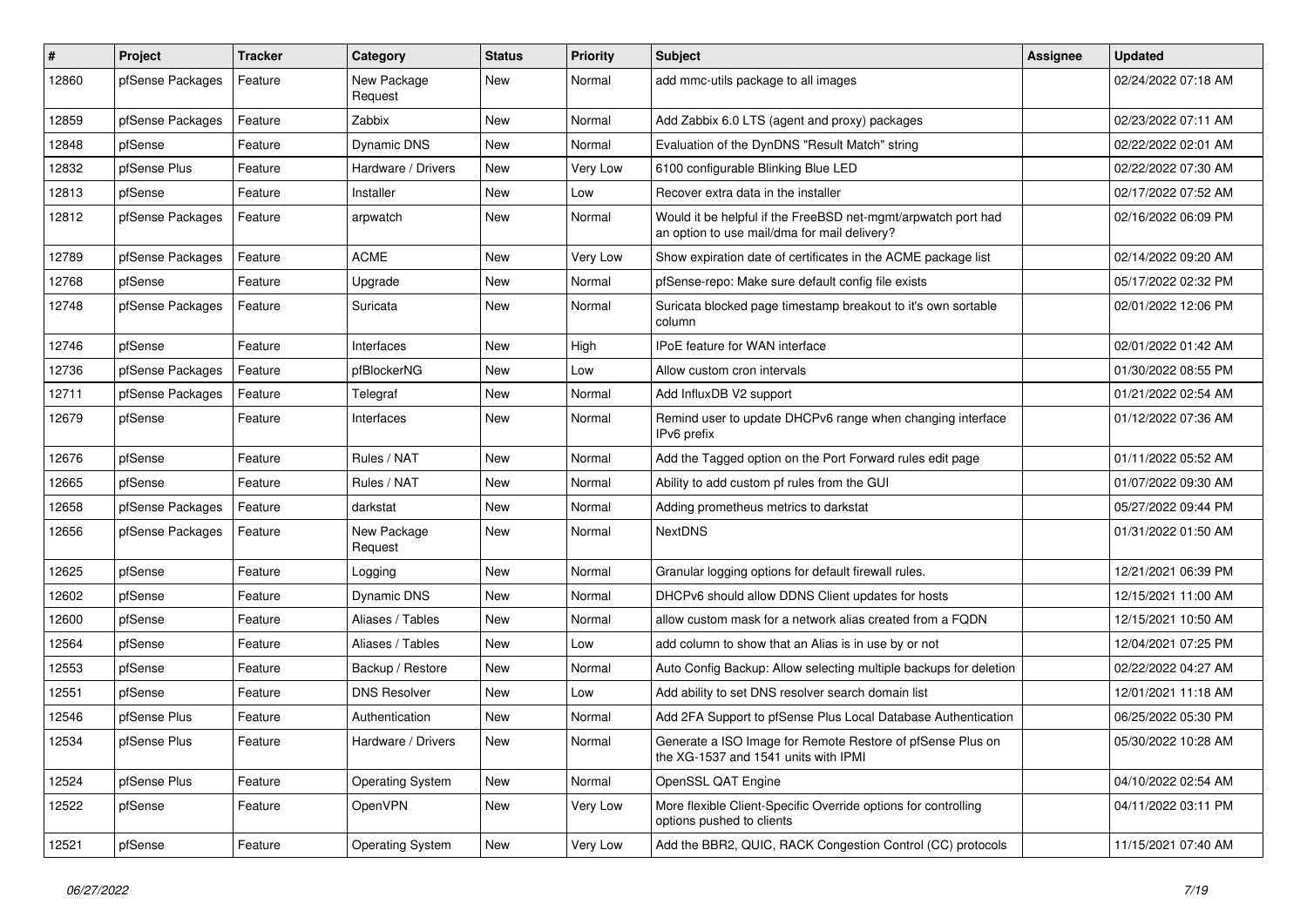| $\vert$ # | Project                    | <b>Tracker</b> | Category                | <b>Status</b> | <b>Priority</b> | Subject                                                                                                   | Assignee | Updated             |
|-----------|----------------------------|----------------|-------------------------|---------------|-----------------|-----------------------------------------------------------------------------------------------------------|----------|---------------------|
| 12520     | pfSense Packages           | Feature        | Squid                   | New           | High            | [Squid] - Allow or Deny Mappings from IP/Host/GeoIP sources                                               |          | 11/12/2021 02:13 PM |
| 12502     | pfSense Packages           | Feature        | syslog-ng               | New           | Normal          | Syslog-ng Configuration Library (scl) missing                                                             |          | 11/02/2021 06:06 PM |
| 12491     | pfSense Packages           | Feature        | squidguard              | New           | Normal          | squidguard: allow multiple regex                                                                          |          | 10/28/2021 03:30 PM |
| 12473     | pfSense                    | Feature        | <b>IPsec</b>            | New           | Normal          | Allow user adjustment of IPsec Keep Alive periodic checks                                                 |          | 12/22/2021 05:59 AM |
| 12466     | pfSense                    | Feature        | OpenVPN                 | New           | Very Low        | Option to Disable Renegotiation timer in OpenVPN Server                                                   |          | 06/27/2022 07:22 AM |
| 12465     | pfSense Packages           | Feature        | haproxy                 | New           | Normal          | Add forwardfor advanced usecases                                                                          |          | 10/16/2021 07:35 PM |
| 12458     | pfSense                    | Feature        | Authentication          | New           | Normal          | Use "unixHomeDirectory" instead of "homeDirectory" when LDAP<br>authentication server is Active Directory |          | 10/15/2021 08:18 AM |
| 12370     | pfSense                    | Feature        | Rules / NAT             | <b>New</b>    | Low             | Add limiters to Queue column on firewall rule list                                                        |          | 09/14/2021 07:37 AM |
| 12369     | pfSense Packages           | Feature        | Mail report             | New           | Low             | Skip If No Content issue                                                                                  |          | 09/14/2021 06:40 AM |
| 12358     | pfSense Packages           | Feature        | pfBlockerNG             | New           | Normal          | IP List Copy/Import/Export                                                                                |          | 09/09/2021 01:56 PM |
| 12343     | pfSense                    | Feature        | Diagnostics             | New           | Low             | Real time traffic monitoring                                                                              |          | 09/06/2021 01:26 PM |
| 12329     | pfSense Packages           | Feature        | Avahi                   | <b>New</b>    | Normal          | Add optional floating firewall rules for IPv4 and IPv6                                                    |          | 02/09/2022 04:43 PM |
| 12308     | pfSense Packages           | Feature        | New Package<br>Request  | New           | Normal          | Dynamicaly Update Firewall Aliases from OpenVPN LDAP Group<br>membership of the connected user            |          | 08/27/2021 12:51 AM |
| 12300     | pfSense                    | Feature        | Hardware / Drivers      | New           | Normal          | Add Aquantia Atlantic driver to pfsense                                                                   |          | 09/14/2021 06:49 AM |
| 12248     | pfSense                    | Feature        | Package System          | New           | Low             | Package Update Availability Notification                                                                  |          | 11/28/2021 10:02 AM |
| 12190     | pfSense                    | Feature        | Rules / NAT             | <b>New</b>    | Normal          | Add ability to reference ipv6 prefix in firewall rules and aliases                                        |          | 08/05/2021 01:47 PM |
| 12179     | pfSense Packages           | Feature        | gemu-guest-agent        | New           | Normal          | QEMU package                                                                                              |          | 07/30/2021 08:02 AM |
| 12139     | pfSense                    | Feature        | <b>DNS Forwarder</b>    | New           | Normal          | Add support in for specifying a DNSMASQ configuration file                                                |          | 07/16/2021 09:45 PM |
| 12121     | pfSense                    | Feature        | OpenVPN                 | <b>New</b>    | Normal          | Wider "local network(s)" fields in OpenVPN server configuration                                           |          | 07/19/2021 07:37 AM |
| 12120     | pfSense                    | Feature        | <b>DHCP Relay</b>       | New           | Normal          | Permit several sets of destination DHCP servers in DHCP relay                                             |          | 07/11/2021 05:41 PM |
| 12097     | pfSense Packages           | Feature        | pfBlockerNG             | <b>New</b>    | Normal          | Add dnsbl and geoip logs to system log                                                                    |          | 07/06/2021 01:25 PM |
| 12091     | pfSense                    | Feature        | Authentication          | New           | Normal          | RFE: Add support for sssd authentication                                                                  |          | 12/10/2021 04:55 PM |
| 12077     | pfSense                    | Feature        | Gateways                | New           | Normal          | Allow stick-connections per gateway group                                                                 |          | 06/24/2021 08:45 AM |
| 12066     | pfSense                    | Feature        | <b>Operating System</b> | New           | Very Low        | Include man and man pages for all core programs and packages                                              |          | 06/21/2021 07:44 AM |
| 12055     | pfSense                    | Feature        | Virtual IP Addresses    | Feedback      | Normal          | Option to disable XMLRPC Sync for Loopback Virtual IPs                                                    |          | 06/18/2021 09:05 AM |
| 11974     | pfSense                    | Feature        | <b>XMLRPC</b>           | New           | Normal          | XMLRPC synchronization for igmmproxy settings                                                             |          | 05/29/2021 03:58 PM |
| 11963     | pfSense Packages   Feature |                | <b>FRR</b>              | New           | Normal          | Dynamically change OSPF interface costs on selected interfaces<br>on CARP event                           |          | 05/26/2021 04:13 AM |
| 11956     | pfSense                    | Feature        | Web Interface           | New           | Normal          | "add" button in the top of pages with many user-added items                                               |          | 07/10/2021 01:01 PM |
| 11954     | pfSense                    | Feature        | <b>IGMP Proxy</b>       | New           | Normal          | Multicast limits                                                                                          |          | 05/25/2021 12:36 AM |
| 11931     | pfSense Packages           | Feature        | <b>ACME</b>             | New           | Normal          | Add support for validating a domain's ownership via Google<br>Cloud Cloud DNS                             |          | 02/15/2022 03:18 AM |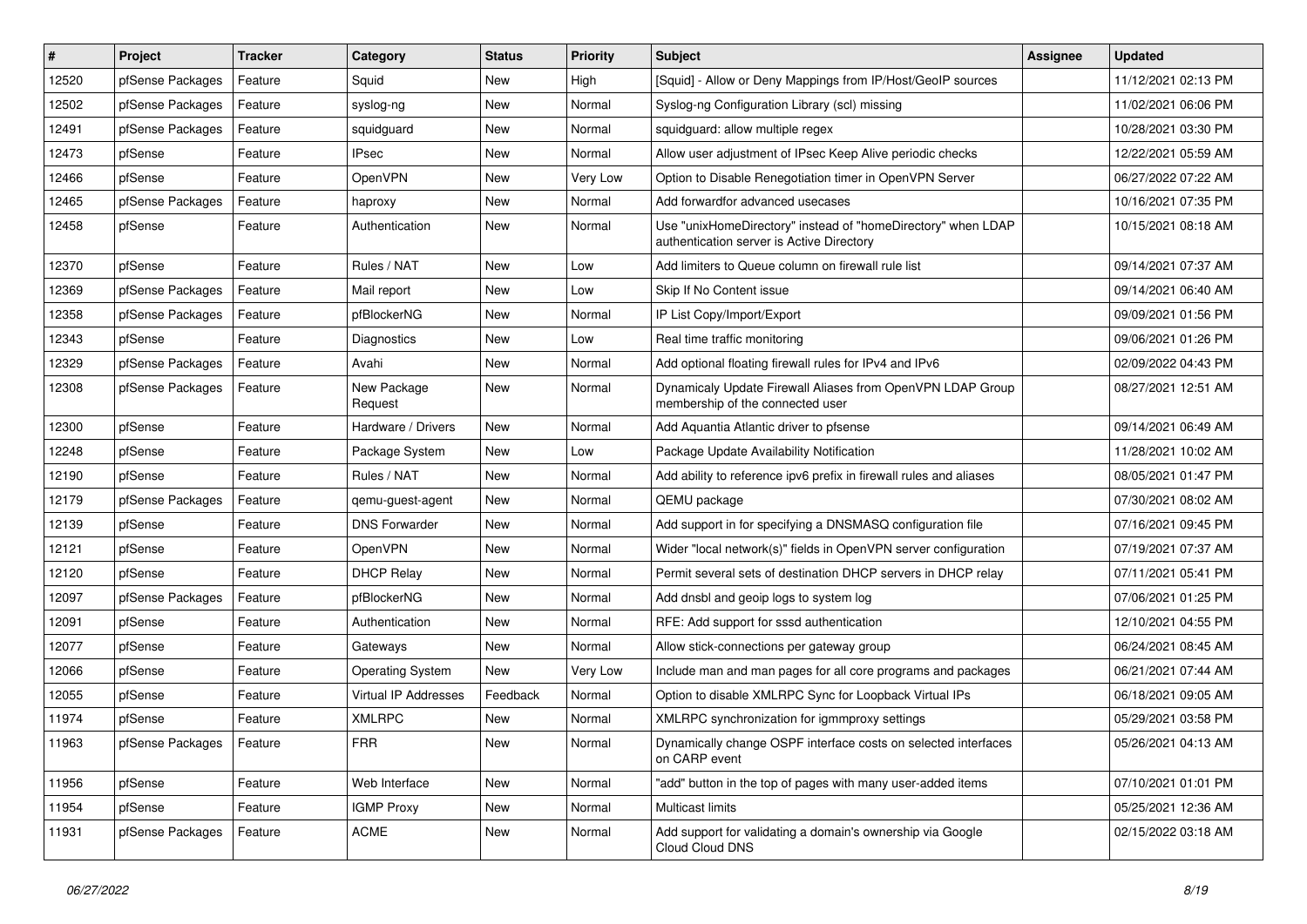| $\vert$ # | Project          | <b>Tracker</b> | Category               | <b>Status</b>                 | <b>Priority</b> | <b>Subject</b>                                                                                 | <b>Assignee</b> | <b>Updated</b>      |
|-----------|------------------|----------------|------------------------|-------------------------------|-----------------|------------------------------------------------------------------------------------------------|-----------------|---------------------|
| 11927     | pfSense          | Feature        | DHCP (IPv4)            | Feedback                      | Normal          | Allow DHCP not to serve a gateway - small fix                                                  |                 | 01/03/2022 04:17 PM |
| 11921     | pfSense          | Feature        | <b>DNS Resolver</b>    | New                           | Very Low        | Feature Request: Compile unbound with EDNS Client Subnet<br>(ECS) module (--enable-subnet)     |                 | 05/14/2021 07:29 AM |
| 11920     | pfSense Plus     | Feature        | Authentication         | <b>New</b>                    | Normal          | SAML Authentication for pfSense (VPN and webConfigurator)                                      |                 | 05/14/2021 12:56 AM |
| 11890     | pfSense Packages | Feature        | New Package<br>Request | <b>New</b>                    | Normal          | Browser-based "clientless" VPN                                                                 |                 | 05/05/2021 07:26 AM |
| 11876     | pfSense          | Feature        | Hardware / Drivers     | New                           | Normal          | OpenSSL does not use QAT acceleration on pfSense Plus<br>21.02-RELEASE-p1 or 21.05-DEVELOPMENT |                 | 05/03/2021 08:02 AM |
| 11856     | pfSense          | Feature        | Diagnostics            | <b>New</b>                    | Normal          | Replace/add Alias or DNS names for known LAN addresses in<br>the State table                   |                 | 04/27/2021 08:01 AM |
| 11837     | pfSense Packages | Feature        | <b>FRR</b>             | <b>New</b>                    | Low             | Increase field length of FRR Networks in Access Lists and Prefix<br>Lists                      |                 | 04/22/2021 07:10 AM |
| 11827     | pfSense Packages | Feature        | <b>ACME</b>            | <b>New</b>                    | Normal          | Please include acme deploy folder/scripts                                                      |                 | 03/06/2022 04:31 AM |
| 11826     | pfSense Packages | Feature        | <b>ACME</b>            | New                           | Normal          | Preserve acme SAN Method parameters for new cert creations                                     |                 | 04/20/2021 02:02 PM |
| 11823     | pfSense Packages | Feature        | <b>FRR</b>             | New                           | Normal          | Route handling enhancements                                                                    |                 | 04/19/2021 06:23 PM |
| 11784     | pfSense Packages | Feature        | squidguard             | New                           | Normal          | squidguard auto update blacklist option                                                        |                 | 04/06/2021 01:53 AM |
| 11772     | pfSense Plus     | Feature        | Multi-WAN              | New                           | Normal          | Layer 2 Tunnel Bonding Capability                                                              |                 | 06/05/2021 03:27 PM |
| 11757     | pfSense          | Feature        | <b>XMLRPC</b>          | New                           | Normal          | Allow XMLRPC sync to bypass default auth server in favor of<br>local database                  |                 | 03/30/2021 03:18 PM |
| 11749     | pfSense Packages | Feature        | pfBlockerNG            | New                           | Normal          | Option to disable NAT rule creation                                                            |                 | 04/06/2021 11:45 PM |
| 11732     | pfSense Plus     | Feature        | Hardware / Drivers     | <b>New</b>                    | Normal          | Add VXLAN Support to pfSense Plus                                                              |                 | 03/15/2022 02:35 AM |
| 11703     | pfSense Packages | Feature        | <b>FRR</b>             | New                           | Normal          | add Krill and Routinator support BGP RPKI                                                      |                 | 03/18/2021 07:47 PM |
| 11625     | pfSense          | Feature        | OpenVPN                | New                           | Normal          | Cisco-AVPair aliases support                                                                   |                 | 03/05/2021 12:35 AM |
| 11604     | pfSense          | Feature        | WireGuard              | <b>New</b>                    | Normal          | WireGuard Dynamic Listen Port Randomization                                                    |                 | 03/19/2021 10:59 AM |
| 11589     | pfSense          | Feature        | <b>Traffic Graphs</b>  | <b>Pull Request</b><br>Review | Low             | Fix iftop experimental traffic fetcher, unify and improve output<br>style                      |                 | 03/03/2021 03:30 PM |
| 11588     | pfSense          | Feature        | WireGuard              | <b>New</b>                    | Low             | Automatically suggest next IP address in Wireguard interface<br>subnet when creating a peer    |                 | 12/22/2021 03:35 AM |
| 11579     | pfSense Packages | Feature        | Snort                  | <b>New</b>                    | Normal          | Snort alerts or blocks trigger notifications                                                   |                 | 03/01/2021 03:26 AM |
| 11573     | pfSense Packages | Feature        | New Package<br>Request | New                           | Normal          | <b>Custom Commands</b>                                                                         |                 | 03/16/2021 07:28 PM |
| 11567     | pfSense Packages | Feature        | Mail report            | New                           | Normal          | Email report add a note filed request                                                          |                 | 02/27/2021 03:44 PM |
| 11440     | pfSense          | Feature        | Web Interface          | New                           | Low             | Expand collapsed sections by clicking anywhere on header                                       |                 | 10/28/2021 01:35 PM |
| 11438     | pfSense          | Feature        | Hardware / Drivers     | New                           | Low             | Allow multiple cryptographic accelerator modules to be loaded at<br>the same time              |                 | 02/18/2021 12:40 PM |
| 11411     | pfSense Packages | Feature        | New Package<br>Request | New                           | Normal          | Smokeping as a default latency measurement tool                                                |                 | 02/12/2021 09:29 PM |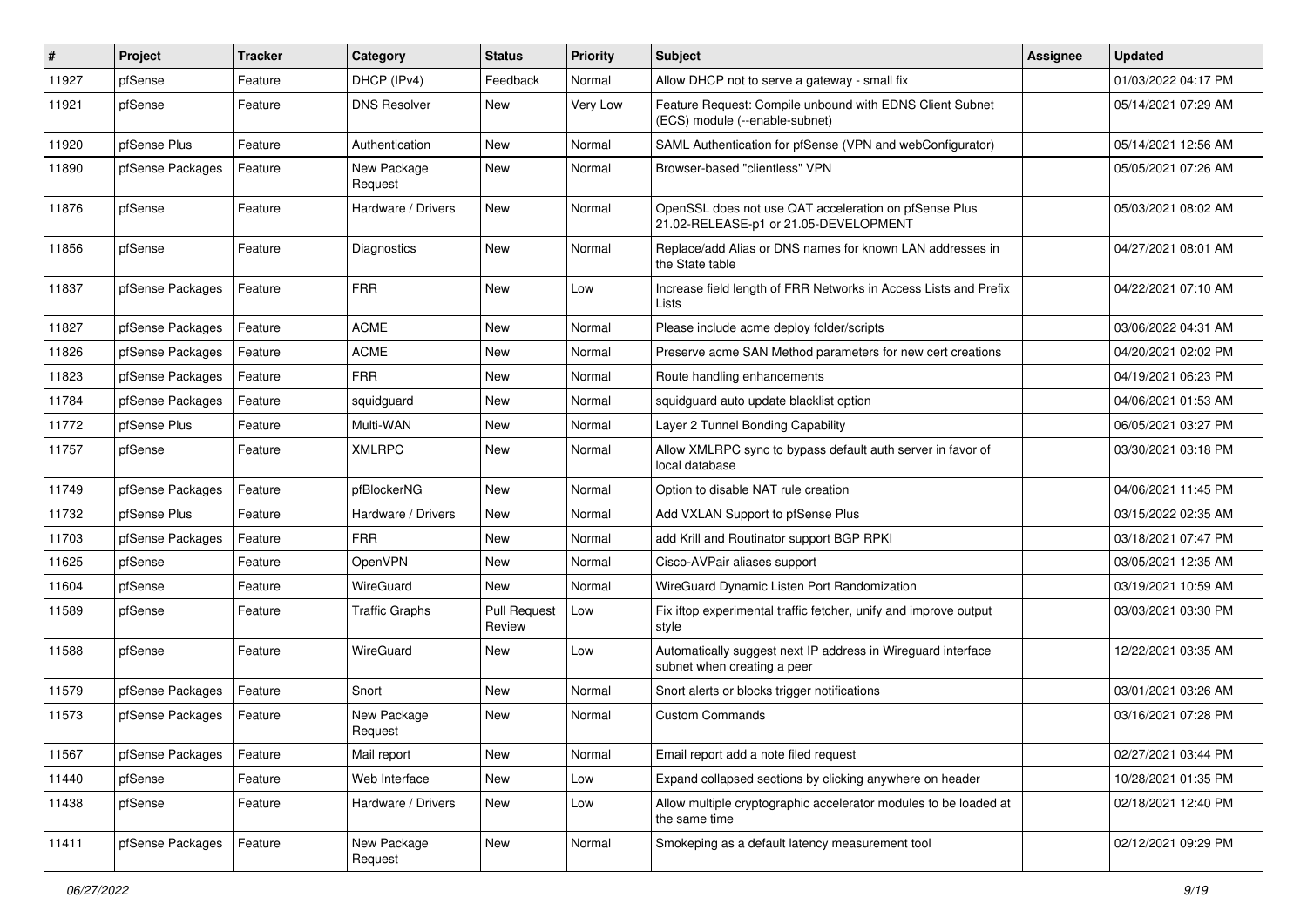| $\vert$ # | Project          | <b>Tracker</b> | Category                 | <b>Status</b>                 | <b>Priority</b> | Subject                                                                                                                          | <b>Assignee</b> | <b>Updated</b>      |
|-----------|------------------|----------------|--------------------------|-------------------------------|-----------------|----------------------------------------------------------------------------------------------------------------------------------|-----------------|---------------------|
| 11410     | pfSense Packages | Feature        | New Package<br>Request   | New                           | Normal          | adding bpytop (former Bashtop)                                                                                                   |                 | 07/26/2021 12:33 PM |
| 11379     | pfSense          | Feature        | Captive Portal           | New                           | Normal          | <b>Template Roll Printer</b>                                                                                                     |                 | 02/07/2021 05:26 AM |
| 11369     | pfSense          | Feature        | <b>Operating System</b>  | New                           | Low             | add Enabling IPv6 Source Address Validation support                                                                              |                 | 02/04/2021 10:03 AM |
| 11324     | pfSense          | Feature        | Logging                  | New                           | Normal          | Separate syslog "Remote log servers" Parameters                                                                                  |                 | 01/27/2021 10:47 AM |
| 11302     | pfSense          | Feature        | WireGuard                | New                           | Normal          | WireGuard XMLRPC sync                                                                                                            |                 | 03/19/2021 10:59 AM |
| 11270     | pfSense          | Feature        | VPN (Multiple Types)     | New                           | Low             | Consider integrating Nebula mesh VPN                                                                                             |                 | 01/20/2021 03:34 PM |
| 11266     | pfSense Packages | Feature        | AutoConfigBackup         | New                           | Very Low        | Give an option to list restore point in "reverse" order/latest at the<br>top.                                                    |                 | 01/19/2021 06:58 PM |
| 11262     | pfSense          | Feature        | Rules / NAT              | New                           | Normal          | Time Based Rules - selects all days in the current month                                                                         |                 | 04/27/2021 12:32 PM |
| 11260     | pfSense Packages | Feature        | pfBlockerNG              | New                           | Normal          | pfBlockerNG: predefined ASN groups for Google, Facebook,<br>Apple, etc with useful selections                                    |                 | 01/18/2021 03:46 PM |
| 11257     | pfSense          | Feature        | Upgrade                  | <b>New</b>                    | Normal          | Installed Packages: Update all button                                                                                            |                 | 01/18/2021 10:45 AM |
| 11243     | pfSense          | Feature        | Interfaces               | New                           | Normal          | individual pfctl snort2c tables per interface only blocking IPs for<br>specific interface when a rule triggers in snort/suricata |                 | 01/14/2021 03:02 PM |
| 11227     | pfSense Packages | Feature        | pfBlockerNG              | New                           | Normal          | Feeds update                                                                                                                     |                 | 01/07/2021 12:11 AM |
| 11213     | pfSense          | Feature        | Gateways                 | New                           | Low             | Option to mark gateway as down directly from Table                                                                               |                 | 01/03/2021 07:09 AM |
| 11209     | pfSense Packages | Feature        | pfBlockerNG              | New                           | Normal          | pfBlockerNG soft blocking                                                                                                        |                 | 01/01/2021 02:07 PM |
| 11200     | pfSense Packages | Feature        | Squid                    | New                           | Normal          | Squid reverse proxy + multiple ssl certificates                                                                                  |                 | 12/31/2020 03:50 AM |
| 11189     | pfSense          | Feature        | <b>Captive Portal</b>    | New                           | Normal          | Captive Portal - Tarpit option                                                                                                   |                 | 12/23/2020 06:44 PM |
| 11178     | pfSense Packages | Feature        | Filer                    | New                           | Normal          | Filer do not ask what to do with previous filename                                                                               |                 | 12/31/2020 02:45 AM |
| 11169     | pfSense          | Feature        | Interfaces               | New                           | Very Low        | Changing interface index order                                                                                                   |                 | 12/17/2020 05:44 AM |
| 11165     | pfSense Packages | Feature        | OpenVPN Client<br>Export | New                           | Very Low        | OpenVPN Exporter - Allow for name customization                                                                                  |                 | 07/10/2021 12:58 PM |
| 11163     | pfSense Packages | Feature        | <b>ACME</b>              | <b>Pull Request</b><br>Review | Normal          | Preferred Chain option                                                                                                           |                 | 10/18/2021 09:10 AM |
| 11156     | pfSense Packages | Feature        | pfBlockerNG              | New                           | Normal          | Add an option include subdomains for the noAAAA feature                                                                          |                 | 12/11/2020 10:19 AM |
| 11138     | pfSense Packages | Feature        | FreeRADIUS               | New                           | Normal          | new WebGUI checkboxes needed                                                                                                     |                 | 12/07/2020 08:28 AM |
| 11099     | pfSense Packages | Feature        | pfBlockerNG              | New                           | Normal          | DNSBL blocking by schedule                                                                                                       |                 | 11/25/2020 12:12 AM |
| 11092     | pfSense Packages | Feature        | pfBlockerNG              | New                           | Normal          | Detecting DNS tunneling                                                                                                          |                 | 11/21/2020 04:53 AM |
| 11084     | pfSense          | Feature        | Dynamic DNS              | New                           | Normal          | Dynamic DNS include option to specify virtual IP addresses                                                                       |                 | 11/19/2020 01:26 PM |
| 11056     | pfSense          | Feature        | Interfaces               | New                           | Normal          | Add option to disable flow-control on interfaces in GUI                                                                          |                 | 11/11/2020 04:41 PM |
| 11026     | pfSense Packages | Feature        | FreeRADIUS               | New                           | Low             | Feedback on Packages - FreeRADIUS package                                                                                        |                 | 11/02/2020 07:21 AM |
| 11004     | pfSense          | Feature        | DHCP (IPv4)              | New                           | Low             | DHCP reservations with no IP address show entries in DHCP<br>leases                                                              |                 | 10/26/2020 07:22 AM |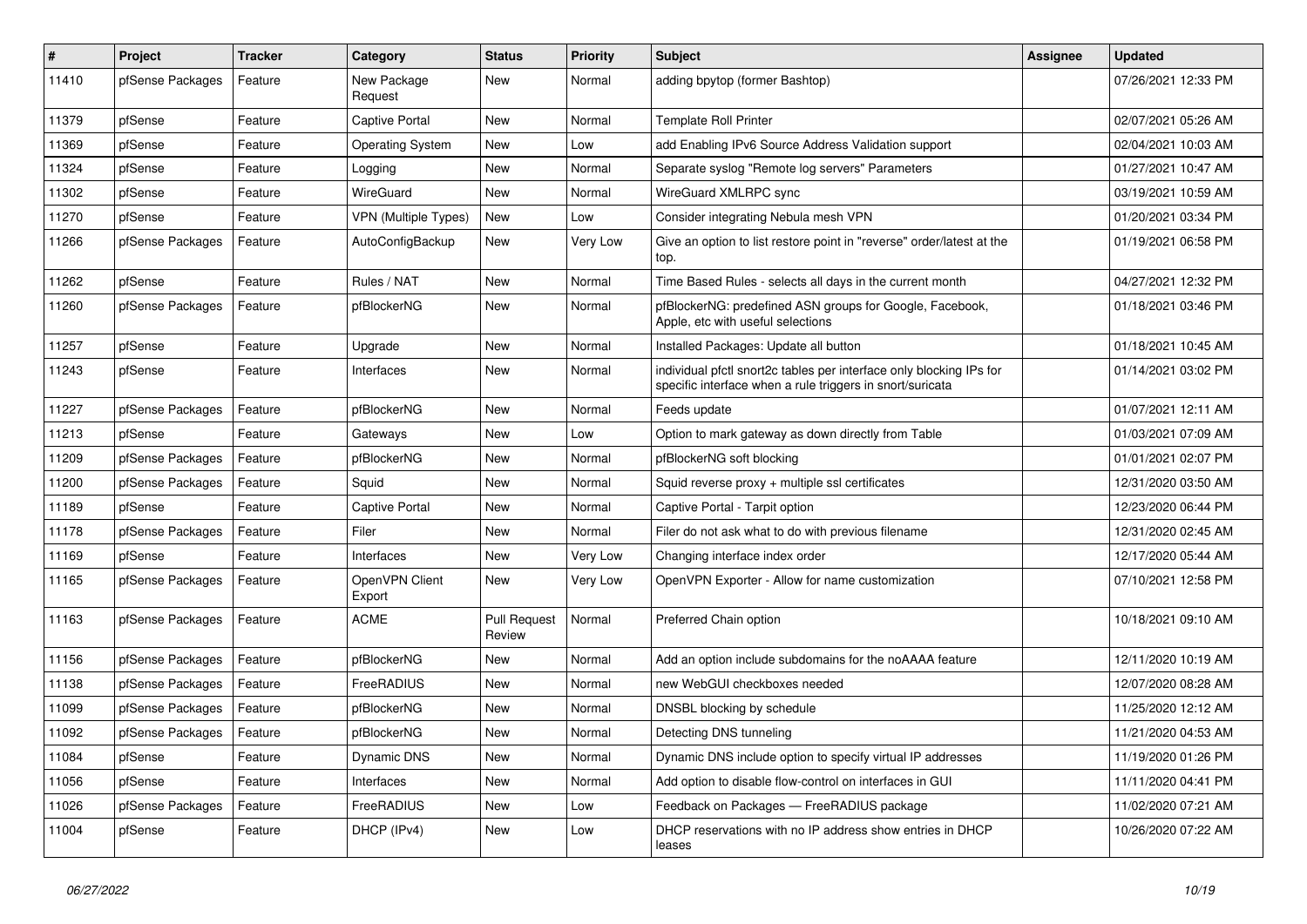| ∦     | <b>Project</b>   | <b>Tracker</b> | Category                 | <b>Status</b> | Priority | <b>Subject</b>                                                                                    | <b>Assignee</b> | <b>Updated</b>      |
|-------|------------------|----------------|--------------------------|---------------|----------|---------------------------------------------------------------------------------------------------|-----------------|---------------------|
| 10995 | pfSense          | Feature        | <b>Operating System</b>  | New           | Low      | Remove VMware MSI-X from the PCI blacklist.                                                       |                 | 10/20/2020 11:40 AM |
| 10962 | pfSense          | Feature        | <b>Dynamic DNS</b>       | <b>New</b>    | Normal   | Add Cpanel support for Dynamic DNS Clients                                                        |                 | 12/28/2020 01:56 PM |
| 10918 | pfSense          | Feature        | Aliases / Tables         | New           | Low      | IP Aliases de-duplication                                                                         |                 | 12/13/2020 11:37 PM |
| 10909 | pfSense Packages | Feature        | PIMD                     | <b>New</b>    | Normal   | #define MAXVIFS 32 to 64                                                                          |                 | 04/21/2022 12:39 PM |
| 10890 | pfSense          | Feature        | Interfaces               | New           | Normal   | Allow multiple assigned interfaces to track status of a single<br>switch port                     |                 | 09/14/2020 07:20 AM |
| 10865 | pfSense Packages | Feature        | squidguard               | <b>New</b>    | Normal   | squidGuard lacks options to send traffic action logs to syslog<br>server                          |                 | 09/05/2020 01:21 AM |
| 10843 | pfSense          | Feature        | Authentication           | <b>New</b>    | Normal   | Allow user manager settings to specify multiple authentication<br>servers                         |                 | 01/13/2022 07:22 AM |
| 10841 | pfSense Packages | Feature        | pfBlockerNG              | <b>New</b>    | Normal   | Allow per Source/VLAN/Network individual black&whitelists                                         |                 | 10/18/2020 07:42 AM |
| 10839 | pfSense          | Feature        | Traffic Shaper (ALTQ)    | <b>New</b>    | Normal   | Add popular messengers to the Traffic Shaper Wizard                                               |                 | 08/18/2020 10:07 AM |
| 10831 | pfSense Packages | Feature        | New Package<br>Request   | <b>New</b>    | Very Low | Integration of nntp-proxy into pfsense                                                            |                 | 08/13/2020 09:09 AM |
| 10818 | pfSense Packages | Feature        | New Package<br>Request   | <b>New</b>    | Normal   | <b>UDP Broadcast Relay</b>                                                                        |                 | 05/31/2022 02:13 AM |
| 10805 | pfSense          | Feature        | Hardware / Drivers       | New           | Normal   | Intel QAT (QuickAssist) encryption support for PfSense                                            |                 | 07/31/2020 03:13 PM |
| 10802 | pfSense          | Feature        | DHCP (IPv4)              | <b>New</b>    | Very Low | Seperator for DHCP Static Mapped leases                                                           |                 | 07/31/2020 10:30 AM |
| 10796 | pfSense Packages | Feature        | Cellular                 | Feedback      | Normal   | Huawei ME909u-521 support                                                                         |                 | 04/21/2022 12:40 PM |
| 10732 | pfSense          | Feature        | High Availability        | <b>New</b>    | Very Low | Warning banner for secondary HA node                                                              |                 | 12/23/2021 03:34 AM |
| 10731 | pfSense          | Feature        | <b>XMLRPC</b>            | <b>New</b>    | Very Low | XML-sync primary/secondary config flag                                                            |                 | 07/06/2020 03:52 PM |
| 10718 | pfSense          | Feature        | <b>Notifications</b>     | <b>New</b>    | Normal   | Email notifications - add new field to enter a from: name                                         |                 | 07/01/2020 09:08 AM |
| 10651 | pfSense          | Feature        | OpenVPN                  | <b>New</b>    | Normal   | Remove/replace deprecated OpenVPN options                                                         |                 | 06/10/2020 11:32 AM |
| 10645 | pfSense          | Feature        | Package System           | New           | Very Low | Choosing active repo after restoring config but before starting<br>pkgs auto-installing           |                 | 09/22/2020 01:04 PM |
| 10621 | pfSense          | Feature        | Hardware / Drivers       | Feedback      | Normal   | Update system.inc/system_identify_specific_platform() update to<br>accommodate AWS, Azure and GCP |                 | 06/02/2020 03:16 PM |
| 10600 | pfSense Packages | Feature        | pfBlockerNG              | New           | Normal   | Add support for pfBlockerNG "Action list" feature                                                 |                 | 08/10/2020 02:39 AM |
| 10581 | pfSense          | Feature        | Logging                  | <b>New</b>    | Normal   | Provide ability to disable nginx access logging to remote syslog<br>server                        |                 | 05/21/2020 08:36 PM |
| 10570 | pfSense Packages | Feature        | OpenVPN Client<br>Export | New           | Very Low | OpenVPN Export for iOS should use .ovpn12 for certs and private<br>kev                            |                 | 05/19/2020 10:12 AM |
| 10547 | pfSense Packages | Feature        | New Package<br>Request   | New           | Normal   | Add package addrwatch. Addrwatch is like arpwatch but works<br>with ipv4 and ipv6                 |                 | 05/11/2020 09:20 AM |
| 10514 | pfSense          | Feature        | Web Interface            | <b>New</b>    | Normal   | Add to every page an unparsed Notes field for administrative<br>reference                         |                 | 04/30/2020 06:32 PM |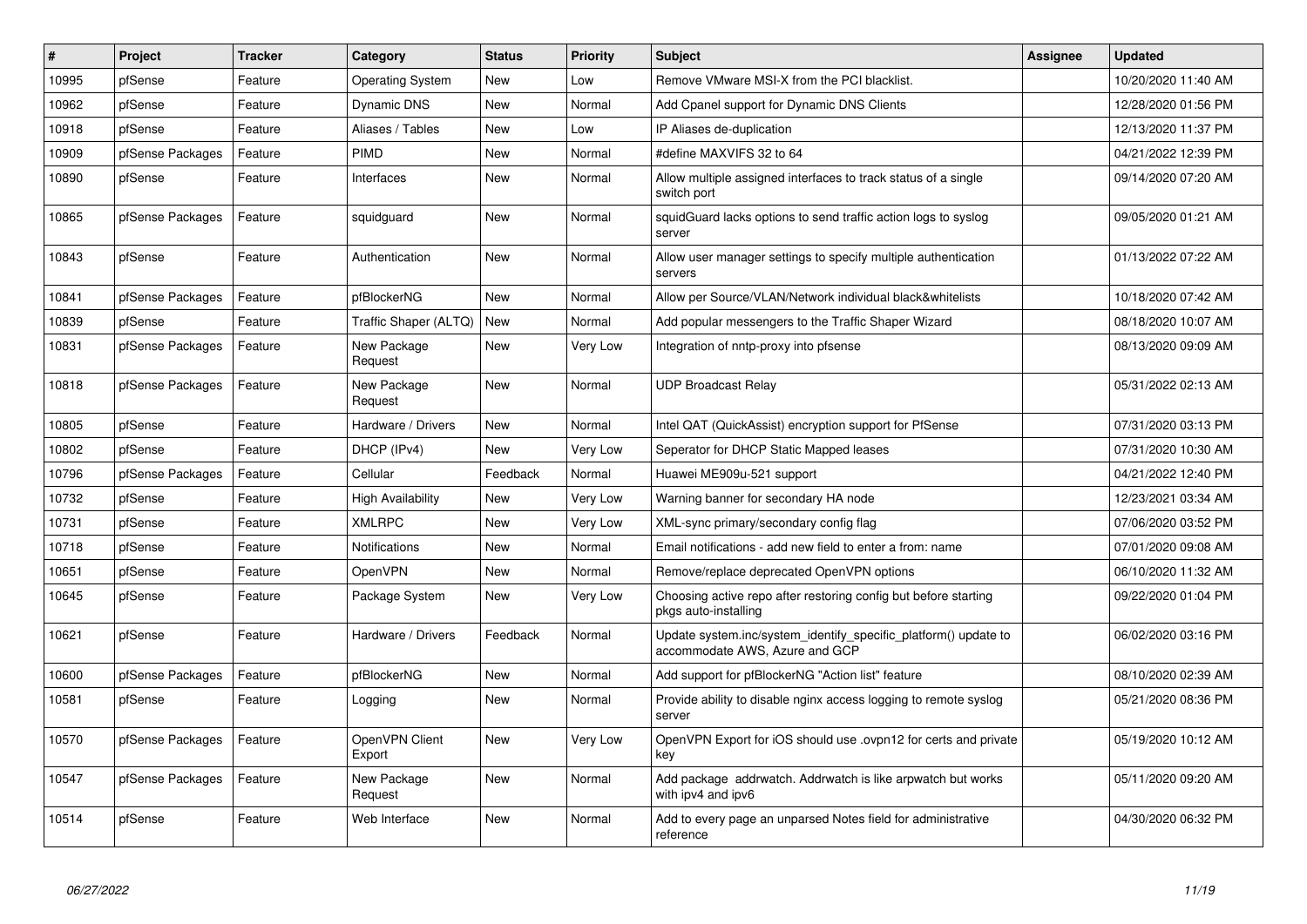| #     | Project          | <b>Tracker</b> | Category                 | <b>Status</b>                 | <b>Priority</b> | <b>Subject</b>                                                                                         | Assignee | <b>Updated</b>      |
|-------|------------------|----------------|--------------------------|-------------------------------|-----------------|--------------------------------------------------------------------------------------------------------|----------|---------------------|
| 10472 | pfSense Packages | Feature        | Suricata                 | New                           | Low             | Blocked host alert table break out by timestamp and type to allow<br>sorting by date                   |          | 04/17/2020 12:46 PM |
| 10468 | pfSense          | Feature        | Web Interface            | New                           | Normal          | Allow to download log files from WebGUI                                                                |          | 04/17/2020 06:17 AM |
| 10467 | pfSense          | Feature        | <b>Notifications</b>     | New                           | Very Low        | Email alert functionality for system health                                                            |          | 05/21/2020 06:02 AM |
| 10466 | pfSense Packages | Feature        | Suricata                 | New                           | Low             | Add checkbox to Suricata blocked host view to resolve all<br>resolvable IP's automatically             |          | 02/02/2022 06:04 PM |
| 10462 | pfSense Packages | Feature        | <b>LCDProc</b>           | <b>Pull Request</b><br>Review | Normal          | <b>CPU Temp Screen</b>                                                                                 |          | 11/29/2021 08:28 AM |
| 10446 | pfSense          | Feature        | Rules / NAT              | New                           | Very Low        | VIP address is not shown in firewall rules                                                             |          | 06/09/2022 02:07 PM |
| 10404 | pfSense          | Feature        | <b>NTPD</b>              | <b>New</b>                    | Normal          | Consider using chrony for NTP services                                                                 |          | 11/23/2021 06:59 PM |
| 10401 | pfSense          | Feature        | Dashboard                | New                           | Normal          | Request: ability to sort/separate stopped/running Service(s) on<br>Dashboard -> Services Status widget |          | 03/31/2020 04:48 PM |
| 10395 | pfSense          | Feature        | Dashboard                | New                           | Low             | Add Dashboard System Information support for more PC Engines<br><b>APU</b> boards                      |          | 02/17/2022 01:02 AM |
| 10377 | pfSense Packages | Feature        | FreeRADIUS               | New                           | Very Low        | Allow usage of TOTP (Google-Authenticator) without PIN                                                 |          | 03/30/2020 11:43 AM |
| 10358 | pfSense Packages | Feature        | <b>FRR</b>               | New                           | Very Low        | <b>Stage FRR Configuration Changes</b>                                                                 |          | 03/19/2020 06:48 AM |
| 10347 | pfSense Packages | Feature        | OpenVPN Client<br>Export | New                           | Normal          | Request to add pull-filter                                                                             |          | 07/29/2020 08:11 AM |
| 10345 | pfSense          | Feature        | DHCP (IPv4)              | New                           | Normal          | DHCP lease distinction between online and offline                                                      |          | 03/16/2020 07:56 AM |
| 10312 | pfSense          | Feature        | Rules / NAT              | <b>New</b>                    | Low             | Reordering of NAT rules without dragging                                                               |          | 03/03/2020 07:28 AM |
| 10297 | pfSense Packages | Feature        | FreeRADIUS               | Assigned                      | Normal          | IPv6 user attributes                                                                                   |          | 04/21/2022 12:39 PM |
| 10290 | pfSense          | Feature        | Aliases / Tables         | New                           | Very Low        | Firewall Aliases Add button on top of list                                                             |          | 07/10/2021 01:03 PM |
| 10280 | pfSense          | Feature        | Dashboard                | New                           | Low             | <b>DHCP Leases widget</b>                                                                              |          | 11/07/2020 09:18 PM |
| 10258 | pfSense          | Feature        | Certificates             | New                           | Very Low        | allow to sign CA                                                                                       |          | 02/20/2020 04:20 AM |
| 10250 | pfSense          | Feature        | DHCP (IPv4)              | New                           | Very Low        | DHCP lease view by interface                                                                           |          | 02/11/2020 07:47 AM |
| 10238 | pfSense          | Feature        | <b>Operating System</b>  | New                           | Very Low        | Periodic Scrub of ZFS filesystem                                                                       |          | 12/31/2020 03:02 PM |
| 10237 | pfSense          | Feature        | Upgrade                  | New                           | Normal          | Take ZFS snapshot on Upgrade                                                                           |          | 04/07/2020 03:58 PM |
| 10223 | pfSense          | Feature        | Interfaces               | New                           | Normal          | Add the ability to create additional loopback interfaces                                               |          | 12/15/2020 04:35 PM |
| 10204 | pfSense          | Feature        | Interfaces               | <b>New</b>                    | Low             | Possible clarification of Track IPv6 Interface Subnet ID                                               |          | 01/23/2020 01:04 PM |
| 10160 | pfSense Packages | Feature        | New Package<br>Request   | New                           | Normal          | Dedicated Maxmind GeoIP package including license registration                                         |          | 01/03/2020 10:31 PM |
| 10144 | pfSense          | Feature        | Web Interface            | New                           | Low             | Default Sort Order, DHCP Leases                                                                        |          | 12/31/2019 06:47 PM |
| 10137 | pfSense          | Feature        | Package System           | New                           | Normal          | net-mgmt/arpwatch: Update to 3.0                                                                       |          | 12/30/2019 05:16 PM |
| 9973  | pfSense Packages | Feature        | <b>NRPE</b>              | New                           | Normal          | Nagios NRPE package isn't IPv6 capable                                                                 |          | 12/20/2019 03:15 PM |
| 9942  | pfSense          | Feature        | <b>Operating System</b>  | New                           | Normal          | Give pfSense the possibility to change the keyboard Layout for<br>console users                        |          | 01/22/2021 02:33 AM |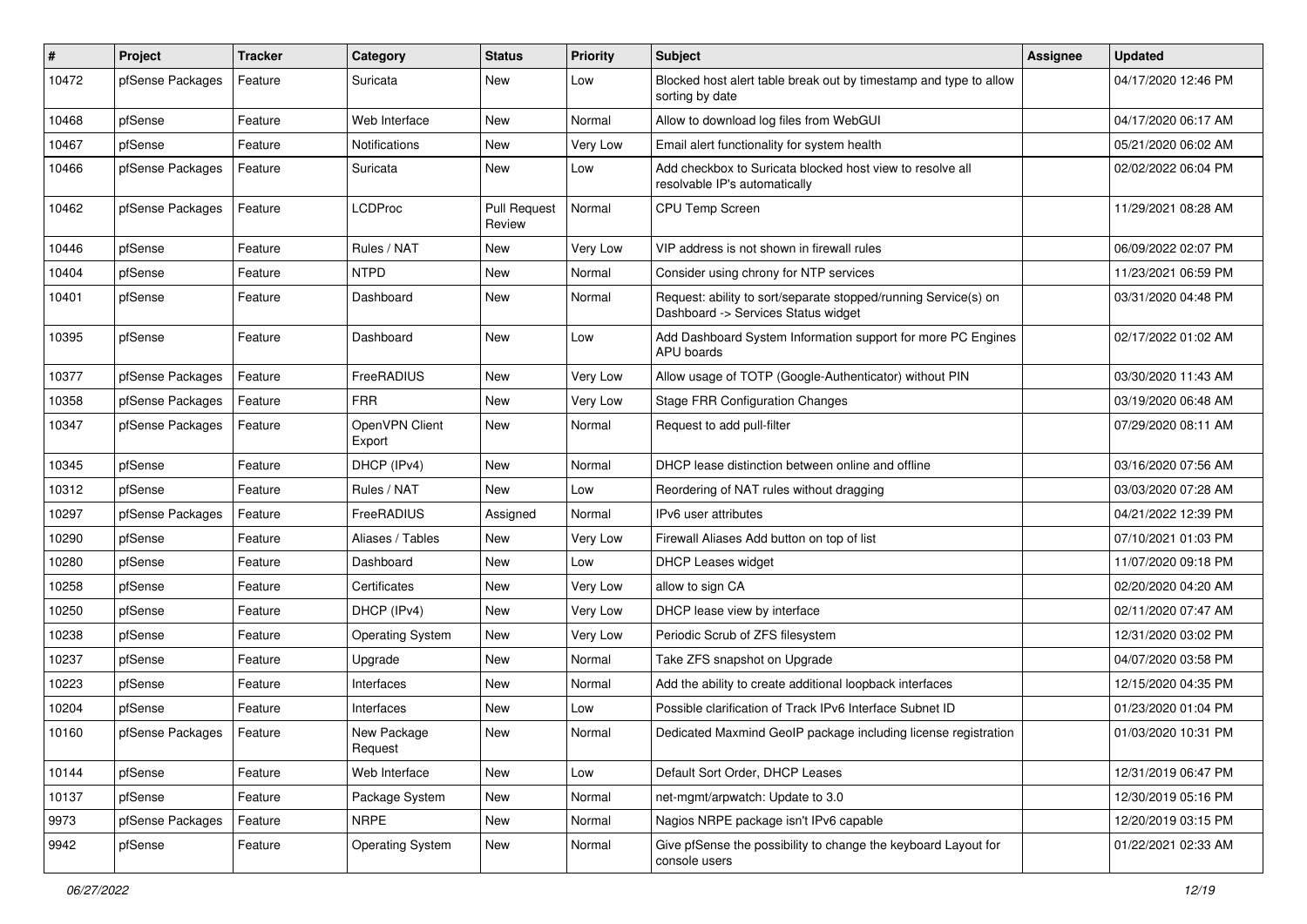| $\pmb{\#}$ | Project          | <b>Tracker</b> | Category                     | <b>Status</b> | <b>Priority</b> | <b>Subject</b>                                                                   | <b>Assignee</b> | <b>Updated</b>      |
|------------|------------------|----------------|------------------------------|---------------|-----------------|----------------------------------------------------------------------------------|-----------------|---------------------|
| 9937       | pfSense          | Feature        | Authentication               | New           | Normal          | OpenVPN Login User Privilege                                                     |                 | 11/29/2019 08:46 AM |
| 9916       | pfSense Packages | Feature        | <b>BIND</b>                  | Feedback      | Normal          | Check allow-transfer in custom option when the zone is slave                     |                 | 04/21/2022 12:40 PM |
| 9912       | pfSense Packages | Feature        | ntop                         | New           | Normal          | add custom DPI to ntopng                                                         |                 | 11/18/2019 10:57 AM |
| 9876       | pfSense          | Feature        | <b>Operating System</b>      | New           | Normal          | PFsense on KVM: Web interface hint to disable "Hardware"<br>Checksum Offloading" |                 | 07/03/2020 07:11 AM |
| 9857       | pfSense          | Feature        | <b>IPsec</b>                 | New           | Normal          | IPsec Down/Up SMTP Notifications                                                 |                 | 08/31/2021 08:07 AM |
| 9838       | pfSense          | Feature        | OpenVPN                      | New           | Normal          | PKCS11 support                                                                   |                 | 10/20/2019 02:12 PM |
| 9833       | pfSense Packages | Feature        | <b>ACME</b>                  | New           | Normal          | ACME: add ability to use custom ACME server                                      |                 | 04/07/2022 11:31 AM |
| 9800       | pfSense          | Feature        | Hardware / Drivers           | New           | Normal          | Add toggle for net.isr.dispatch=deferred in GUI                                  |                 | 09/29/2019 06:18 AM |
| 9798       | pfSense Packages | Feature        | pfBlockerNG                  | New           | Normal          | add ipv4 and ipv6 dnscrypt-resolvers feeds                                       |                 | 10/14/2021 09:48 AM |
| 9775       | pfSense          | Feature        | Backup / Restore             | New           | Normal          | AutoConfigBackup - Rolling per day/hour cap on changes,<br>retention policy      |                 | 09/20/2019 09:19 AM |
| 9774       | pfSense Packages | Feature        | Squid                        | New           | Normal          | Squid logs / remote logs                                                         |                 | 04/17/2020 06:18 AM |
| 9762       | pfSense Packages | Feature        | Squid                        | Feedback      | Normal          | Squid Reverse Proxy Change redir domain(s) to use regex                          |                 | 04/21/2022 12:40 PM |
| 9749       | pfSense Packages | Feature        | Status Monitoring            | New           | Normal          | 95th percentile missing for quality in monitoring                                |                 | 09/12/2019 10:39 AM |
| 9732       | pfSense          | Feature        | DHCP (IPv4)                  | New           | Normal          | System UTC time offset in DHCP Option 2                                          |                 | 09/06/2019 08:39 PM |
| 9725       | pfSense Packages | Feature        | <b>ACME</b>                  | New           | Very Low        | Ability to use template variables in acme package                                |                 | 09/04/2019 07:12 AM |
| 9718       | pfSense          | Feature        | Diagnostics                  | New           | Low             | Make diag states summary table sortable                                          |                 | 10/06/2020 09:12 AM |
| 9717       | pfSense          | Feature        | Web Interface                | New           | Low             | Search box for pfsense?                                                          |                 | 07/05/2020 02:14 PM |
| 9704       | pfSense Packages | Feature        | FreeRADIUS                   | New           | Normal          | Enable filter username                                                           |                 | 08/27/2019 12:07 PM |
| 9700       | pfSense Packages | Feature        | Squid                        | Feedback      | Normal          | Secure Squid HTTPS Proxy                                                         |                 | 01/25/2022 06:39 PM |
| 9680       | pfSense          | Feature        | <b>DHCP Relay</b>            | New           | Normal          | Seperate DHCP Server and relay per interface                                     |                 | 02/27/2020 10:47 AM |
| 9648       | pfSense Packages | Feature        | haproxy                      | New           | Very Low        | Multiple node Sync HAProxy configuration to backup CARP<br>members via XMLRPC.   |                 | 07/25/2019 10:04 AM |
| 9633       | pfSense          | Feature        | PPPoE Server                 | New           | Normal          | PPPoE/L2TP Server Status Page                                                    |                 | 10/09/2021 12:05 PM |
| 9627       | pfSense          | Feature        | <b>Captive Portal</b>        | New           | Normal          | Captive Portal only shows authenticated users                                    |                 | 08/14/2019 02:48 PM |
| 9621       | pfSense          | Feature        | User Manager /<br>Privileges | New           | Normal          | More convenient deletion of single user privileges                               |                 | 07/09/2019 03:09 AM |
| 9617       | pfSense          | Feature        | <b>PPP</b> Interfaces        | New           | Normal          | PPPoE Static IP Configuration in GUI                                             |                 | 10/15/2021 08:52 PM |
| 9616       | pfSense Packages | Feature        | New Package<br>Request       | New           | Normal          | Package for Docs                                                                 |                 | 03/26/2020 06:34 AM |
| 9599       | pfSense Packages | Feature        | haproxy                      | New           | Normal          | Support for "peers" in HAproxy                                                   |                 | 06/25/2019 01:47 AM |
| 9591       | pfSense          | Feature        | Rules / NAT                  | New           | Normal          | Add under firewall rules a search box                                            |                 | 08/14/2019 02:39 PM |
| 9575       | pfSense          | Feature        | DHCP (IPv6)                  | New           | Very Low        | RFC 7078 - Distributing Address Selection Policy Using DHCPv6                    |                 | 08/14/2019 02:39 PM |
| 9574       | pfSense          | Feature        | Package System               | New           | Normal          | Show changelog at package upgrade                                                |                 | 06/02/2019 04:35 AM |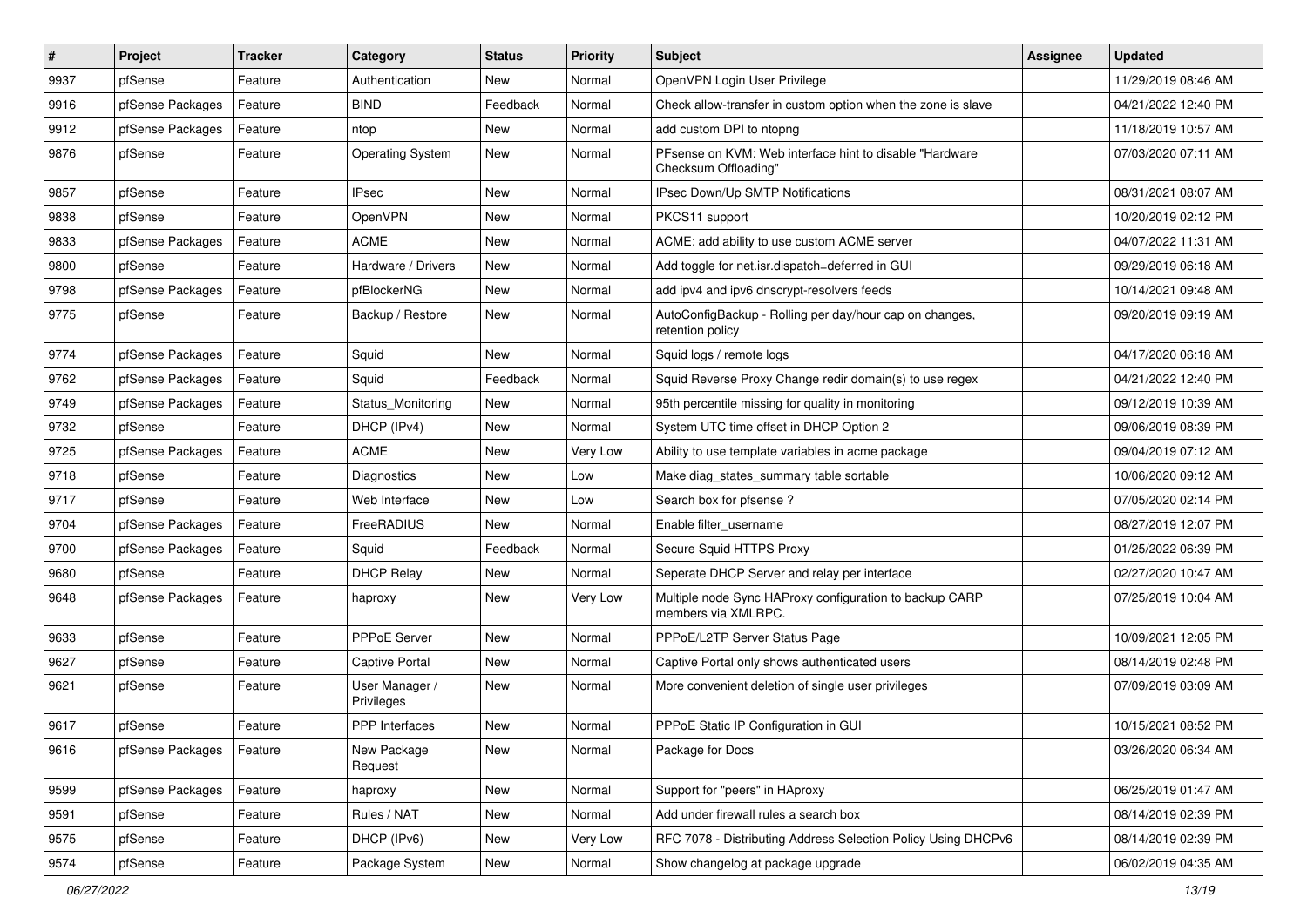| $\vert$ # | Project          | <b>Tracker</b> | Category                     | <b>Status</b> | <b>Priority</b> | Subject                                                                                   | <b>Assignee</b> | <b>Updated</b>      |
|-----------|------------------|----------------|------------------------------|---------------|-----------------|-------------------------------------------------------------------------------------------|-----------------|---------------------|
| 9544      | pfSense          | Feature        | Routing                      | New           | Normal          | Enable RADIX_MPATH                                                                        |                 | 04/21/2022 12:39 PM |
| 9536      | pfSense          | Feature        | DHCP (IPv6)                  | <b>New</b>    | Normal          | Support dynamic prefix in DHCPv6 Server                                                   |                 | 05/25/2022 04:27 AM |
| 9464      | pfSense          | Feature        | Interfaces                   | New           | Normal          | Marvell 6000 -- netgate hardware (e.g.: XG-7100, XG-3100)<br>internal switch LACP support |                 | 04/08/2019 07:58 AM |
| 9436      | pfSense          | Feature        | <b>DNS Resolver</b>          | New           | Normal          | Unbound: enable dnstap support                                                            |                 | 03/27/2019 07:54 PM |
| 9336      | pfSense          | Feature        | <b>Notifications</b>         | New           | Very Low        | Make Dynamic DNS update notification e-mail optional                                      |                 | 02/18/2019 11:49 AM |
| 9315      | pfSense Packages | Feature        | New Package<br>Request       | New           | Normal          | Add Package: dnscrypt-proxy                                                               |                 | 03/05/2021 02:38 AM |
| 9299      | pfSense Packages | Feature        | <b>ACME</b>                  | <b>New</b>    | Normal          | ACME package : Automate add/remove firewall rule for port<br>forwarding                   |                 | 01/30/2019 10:09 PM |
| 9293      | pfSense          | Feature        | Web Interface                | New           | Low             | Provide WebUI message (banner) prior to login                                             |                 | 08/14/2019 02:39 PM |
| 9289      | pfSense Packages | Feature        | Snort                        | New           | Normal          | Snort enable react                                                                        |                 | 03/16/2019 09:04 PM |
| 9288      | pfSense          | Feature        | Authentication               | New           | Normal          | SSHGuard add pfSense signature in standard                                                |                 | 08/14/2019 01:19 PM |
| 9253      | pfSense          | Feature        | User Manager /<br>Privileges | New           | Normal          | RFE: True View-Only WebCFG options                                                        |                 | 08/21/2019 09:21 AM |
| 9238      | pfSense Packages | Feature        | New Package<br>Request       | <b>New</b>    | Normal          | Add support for Zerotier                                                                  |                 | 05/17/2021 01:58 PM |
| 9226      | pfSense          | Feature        | Web Interface                | <b>New</b>    | Normal          | zfs GUI functionality - alerts                                                            |                 | 12/31/2020 02:50 PM |
| 9222      | pfSense          | Feature        | Authentication               | New           | Normal          | Add sshguard log when release an IP                                                       |                 | 08/14/2019 01:00 PM |
| 9165      | pfSense          | Feature        | Authentication               | New           | Normal          | only IPs can be added to sshguard whitelist                                               |                 | 04/21/2022 12:39 PM |
| 9156      | pfSense          | Feature        | OpenVPN                      | <b>New</b>    | Normal          | OpenVPN: Add tickbox for 'nopool' directive                                               |                 | 04/14/2020 01:45 PM |
| 9130      | pfSense          | Feature        | DHCP (IPv4)                  | New           | Normal          | Request ID [#INC-16195]: DHCP - PXE Boot                                                  |                 | 09/10/2020 01:39 PM |
| 9085      | pfSense Packages | Feature        | OpenVPN Client<br>Export     | New           | Low             | OpenVPN connect/disconnect scripts                                                        |                 | 08/13/2019 09:15 AM |
| 9077      | pfSense Packages | Feature        | haproxy                      | New           | Normal          | haproxy UI: Add seperator lines                                                           |                 | 10/29/2018 06:06 AM |
| 9063      | pfSense          | Feature        | Dynamic DNS                  | New           | Normal          | Allow dynamic DNS client entry to specify which Check IP service<br>to use                |                 | 10/24/2018 11:53 AM |
| 9060      | pfSense          | Feature        | Logging                      | <b>New</b>    | Normal          | add rule name filtering field for firewall log viewer                                     |                 | 08/14/2019 12:38 PM |
| 9046      | pfSense Packages | Feature        | Telegraf                     | New           | High            | telegraf feature request                                                                  |                 | 02/18/2019 03:38 PM |
| 9044      | pfSense Packages | Feature        | New Package<br>Request       | New           | Normal          | <b>Add SoftEther</b>                                                                      |                 | 11/02/2019 10:51 AM |
| 9038      | pfSense          | Feature        | Logging                      | New           | Normal          | Live view of any log file                                                                 |                 | 08/19/2019 02:55 PM |
| 8985      | pfSense Packages | Feature        | Suricata                     | New           | Normal          | Suricata: allow configuration for external/internal additional<br>storage                 |                 | 11/13/2019 10:07 AM |
| 8982      | pfSense Packages | Feature        | haproxy                      | <b>New</b>    | Normal          | HAproxy ACL support for map in configuration UI                                           |                 | 06/25/2019 01:49 AM |
| 8929      | pfSense          | Feature        | Web Interface                | New           | Normal          | Scroll bar css dark theme                                                                 |                 | 08/14/2019 12:16 PM |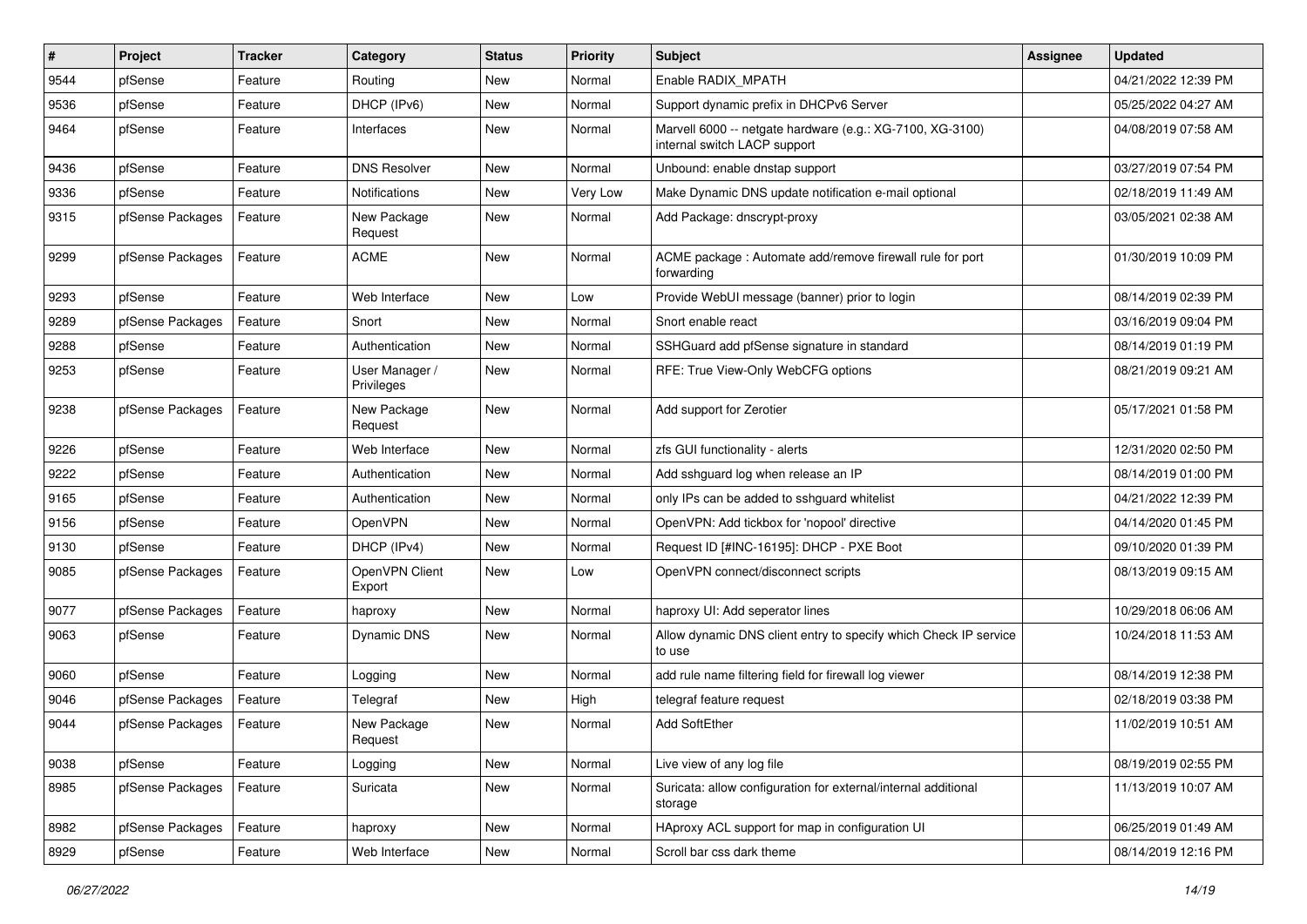| #    | Project          | <b>Tracker</b> | Category                                 | <b>Status</b> | <b>Priority</b> | <b>Subject</b>                                                                                                      | <b>Assignee</b> | <b>Updated</b>      |
|------|------------------|----------------|------------------------------------------|---------------|-----------------|---------------------------------------------------------------------------------------------------------------------|-----------------|---------------------|
| 8879 | pfSense          | Feature        | DHCP (IPv4)                              | New           | Very Low        | DHCP options ADD force options                                                                                      |                 | 09/07/2018 09:14 AM |
| 8869 | pfSense Packages | Feature        | haproxy                                  | New           | Normal          | HAproxy should use RFC 7919 DH parameter files                                                                      |                 | 10/17/2018 10:46 AM |
| 8836 | pfSense Packages | Feature        | FreeRADIUS                               | New           | Normal          | Define Idap group vlan assignment in users file                                                                     |                 | 08/26/2018 07:53 AM |
| 8775 | pfSense          | Feature        | Authentication                           | New           | Very Low        | Use SRV record for LDAP Authentication                                                                              |                 | 05/06/2020 07:49 AM |
| 8769 | pfSense Packages | Feature        | FreeRADIUS                               | New           | Normal          | Allow FreeRADIUS users to change their own Passwords and<br><b>Pins</b>                                             |                 | 10/11/2018 11:34 AM |
| 8712 | pfSense          | Feature        | Traffic Shaper (ALTQ)                    | <b>New</b>    | Normal          | QOS on ipsec links                                                                                                  |                 | 06/22/2020 06:27 AM |
| 8694 | pfSense          | Feature        | Authentication                           | New           | Very Low        | Client CA Auth for PFSense WebGui                                                                                   |                 | 08/21/2019 09:25 AM |
| 8641 | pfSense          | Feature        | Web Interface                            | New           | Normal          | Need way to disable HSTS and/or replace webConfigurator<br>certificate from CLI                                     |                 | 07/16/2018 10:21 AM |
| 8599 | pfSense          | Feature        | Rules / NAT                              | New           | Very Low        | IPv6 flow labels                                                                                                    |                 | 07/16/2018 07:36 AM |
| 8558 | pfSense          | Feature        | Web Interface                            | New           | Normal          | Add more table sorting in various UI pages                                                                          |                 | 08/21/2019 09:14 AM |
| 8547 | pfSense Packages | Feature        | New Package<br>Request                   | New           | Normal          | fwknop Port Knocking Package                                                                                        |                 | 02/08/2021 12:17 PM |
| 8532 | pfSense          | Feature        | OpenVPN                                  | New           | Low             | Ability to add metric to pushed routes                                                                              |                 | 05/22/2018 07:45 AM |
| 8520 | pfSense          | Feature        | Interfaces                               | New           | Normal          | Option to auto-renew DHCP on interface with an offline gateway<br>or marked as down                                 |                 | 07/20/2021 11:00 AM |
| 8517 | pfSense Packages | Feature        | New Package<br>Request                   | New           | Normal          | OpenConnect client                                                                                                  |                 | 08/13/2019 10:01 AM |
| 8483 | pfSense          | Feature        | Traffic Shaper (ALTQ)                    | <b>New</b>    | Normal          | Allow user to choose order of Queues status                                                                         |                 | 08/21/2019 09:12 AM |
| 8474 | pfSense          | Feature        | <b>High Availability</b>                 | New           | Low             | Easier Conversion to HA Pair from Existing Non-HA Firewall                                                          |                 | 04/19/2018 11:52 PM |
| 8458 | pfSense          | Feature        | Dashboard                                | New           | Low             | Allow reordering of interface widget                                                                                |                 | 08/14/2019 10:52 AM |
| 8385 | pfSense          | Feature        | Rules / NAT                              | New           | Normal          | Utilize IP addresses from successfully authenticated OpenVPN<br>endpoints to Update Firewall Rules                  |                 | 07/19/2018 03:07 PM |
| 8372 | pfSense          | Feature        | Logging                                  | New           | Normal          | add gui setting to adjust refresh rate for dynamic firewall logs                                                    |                 | 08/14/2019 10:31 AM |
| 8346 | pfSense          | Feature        | <b>IPsec</b>                             | <b>New</b>    | Normal          | Let pFSense act as an IPSec XAuth VPN Client                                                                        |                 | 02/23/2018 07:39 AM |
| 8330 | pfSense          | Feature        | DHCP (IPv4)                              | New           | Normal          | add options for ddns-local-address statements                                                                       |                 | 04/27/2021 12:31 PM |
| 8316 | pfSense          | Feature        | Rules / NAT                              | New           | Low             | expiration date when creating new rules                                                                             |                 | 08/21/2019 09:11 AM |
| 8279 | pfSense Packages | Feature        | pfBlockerNG                              | <b>New</b>    | Normal          | Consider adding a new option to the Rule Order                                                                      |                 | 08/20/2019 09:00 AM |
| 8262 | pfSense          | Feature        | IPv6 Router<br>Advertisements<br>(RADVD) | New           | Normal          | Make each prefix flags configurable separately.                                                                     |                 | 01/16/2018 12:35 PM |
| 8243 | pfSense          | Feature        | <b>XMLRPC</b>                            | New           | Normal          | Sync dashboard settings over xmlrpc                                                                                 |                 | 08/21/2019 10:42 AM |
| 8236 | pfSense          | Feature        | <b>DNS Resolver</b>                      | New           | Normal          | Ability to configure "forward-first" and "forward-host" options for<br>more robust domain overrides in DNS Resolver |                 | 12/26/2017 01:26 AM |
| 8232 | pfSense Packages | Feature        | haproxy                                  | New           | Normal          | different ssl options based on the sni name                                                                         |                 | 01/30/2019 10:36 AM |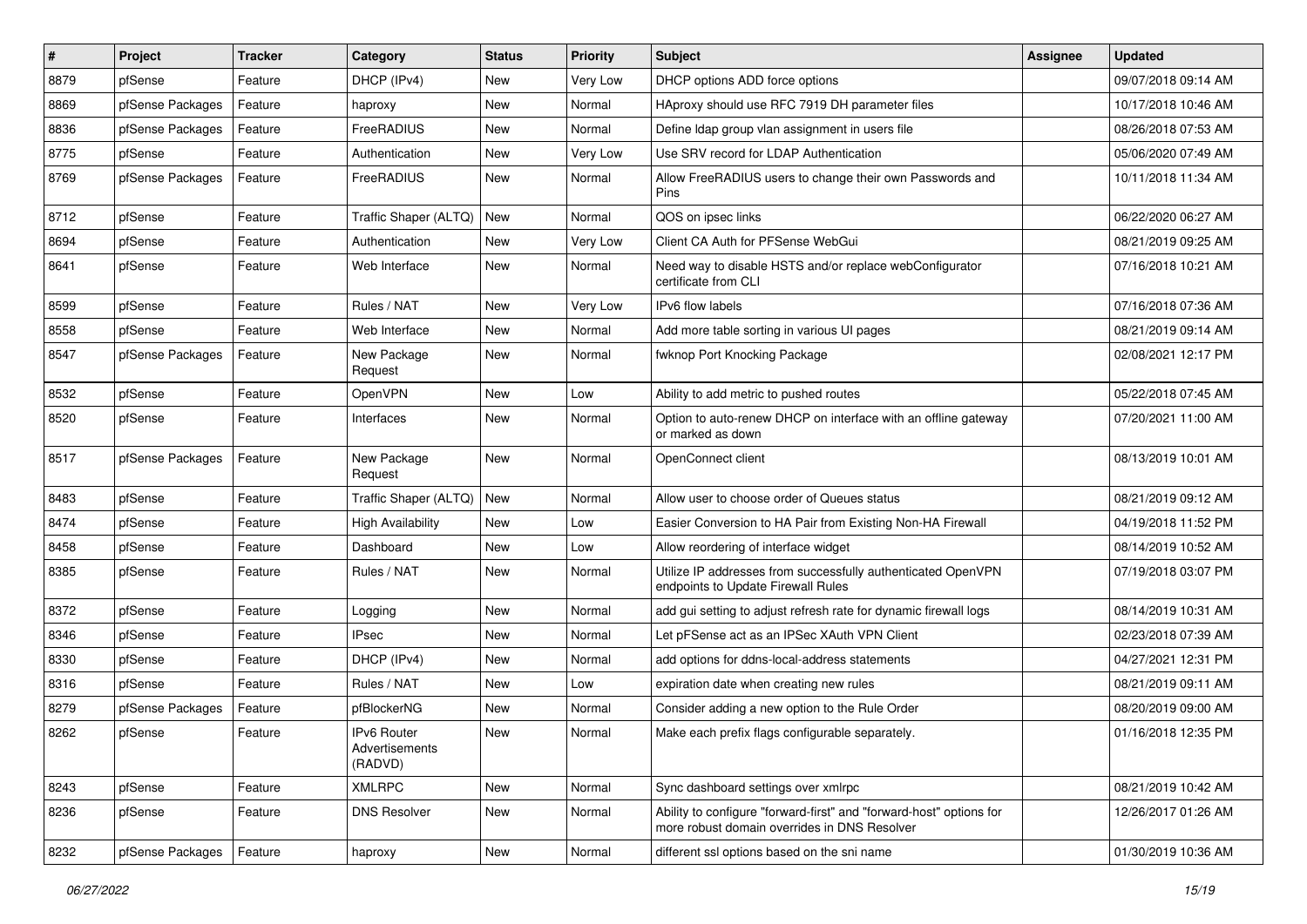| $\sharp$ | Project          | <b>Tracker</b> | Category                 | <b>Status</b> | <b>Priority</b> | <b>Subject</b>                                                                               | <b>Assignee</b> | <b>Updated</b>      |
|----------|------------------|----------------|--------------------------|---------------|-----------------|----------------------------------------------------------------------------------------------|-----------------|---------------------|
| 8230     | pfSense Packages | Feature        | Telegraf                 | <b>New</b>    | Normal          | telegraf automatic input plugins configuration for enabled pfsense<br>package                |                 | 02/18/2019 05:23 PM |
| 8224     | pfSense Packages | Feature        | FreeRADIUS               | New           | Normal          | Add "OU" field to FreeRADIUS page                                                            |                 | 02/21/2018 12:53 AM |
| 8216     | pfSense Packages | Feature        | Telegraf                 | New           | Normal          | Add prometheus output for telegraf                                                           |                 | 09/09/2020 05:33 AM |
| 8199     | pfSense Packages | Feature        | <b>BIND</b>              | New           | Normal          | Support reordering and/or sort alphabetically across BIND<br>package                         |                 | 12/12/2017 02:05 AM |
| 8178     | pfSense          | Feature        | Package System           | <b>New</b>    | Normal          | Allow setting attributes for form elements in package XML                                    |                 | 12/09/2017 07:48 PM |
| 8173     | pfSense          | Feature        | Interfaces               | <b>New</b>    | Normal          | dhcp6c - RAW Options                                                                         |                 | 05/29/2022 05:34 PM |
| 8170     | pfSense          | Feature        | <b>XMLRPC</b>            | <b>New</b>    | Normal          | XMLRPC Sync deletes entires on remote System                                                 |                 | 08/21/2019 10:42 AM |
| 8168     | pfSense          | Feature        | <b>IPsec</b>             | <b>New</b>    | Normal          | strongswan dhcp option                                                                       |                 | 12/19/2017 04:14 AM |
| 8161     | pfSense Packages | Feature        | <b>FreeRADIUS</b>        | <b>New</b>    | Very Low        | Add virtual server support to FreeRadius                                                     |                 | 12/05/2017 01:57 PM |
| 8149     | pfSense          | Feature        | <b>NTPD</b>              | <b>New</b>    | Normal          | <b>NTPsec</b>                                                                                |                 | 10/11/2020 10:59 AM |
| 8148     | pfSense Packages | Feature        | OpenVPN Client<br>Export | New           | Very Low        | OpenVPN - Output Windows Client .MSI Installer for GPO<br>deployment                         |                 | 11/30/2017 01:24 PM |
| 8146     | pfSense Packages | Feature        | <b>BIND</b>              | New           | Normal          | Zone Domain Records more powerfull for BIND Zones                                            |                 | 08/13/2019 09:39 AM |
| 8121     | pfSense Packages | Feature        | haproxy                  | New           | Normal          | haproxy, allow to generate backends even they don't seem to be<br>used                       |                 | 11/23/2017 04:04 AM |
| 8099     | pfSense Packages | Feature        | Telegraf                 | <b>New</b>    | Normal          | Add more configuration flexibility to Telegraf                                               |                 | 08/13/2019 09:39 AM |
| 8078     | pfSense          | Feature        | PPP Interfaces           | New           | Normal          | PPPoE Reconnect Wait Time                                                                    |                 | 11/09/2017 05:13 PM |
| 8036     | pfSense          | Feature        | <b>IPsec</b>             | New           | Normal          | Want to run multiple Mobile Client IKEv2 server instances                                    |                 | 08/14/2019 09:31 AM |
| 8031     | pfSense Packages | Feature        | FreeRADIUS               | <b>New</b>    | Normal          | FreeRADIUS copy entry function                                                               |                 | 08/16/2019 01:01 PM |
| 7988     | pfSense          | Feature        | Web Interface            | New           | Normal          | Compact Theme based on Compact-RED with the default theme<br>colors.                         |                 | 10/23/2017 05:34 AM |
| 7974     | pfSense          | Feature        | Dashboard                | <b>New</b>    | Normal          | <b>ZFS RAID Monitor Not available</b>                                                        |                 | 08/20/2019 01:34 PM |
| 7971     | pfSense          | Feature        | Captive Portal           | <b>New</b>    | Normal          | Allow import, export and synchronization of MACs under Captive<br>Portal service             |                 | 10/19/2017 04:56 AM |
| 7957     | pfSense          | Feature        | Web Interface            | New           | Normal          | GUI theme - separate "colour" from "compact/normal" in theme<br>dropdown                     |                 | 10/17/2017 06:58 AM |
| 7956     | pfSense          | Feature        | Web Interface            | <b>New</b>    | Normal          | Favicon able to match GUI colour setting?                                                    |                 | 10/17/2017 06:36 AM |
| 7934     | pfSense          | Feature        | Dashboard                | <b>New</b>    | Very Low        | format support phone# for international use                                                  |                 | 10/12/2017 04:38 PM |
| 7922     | pfSense          | Feature        | Rules / NAT              | <b>New</b>    | Normal          | Add the option to select the ISP IPv6 Delegated Prefix as a<br>destination in firewall rules |                 | 10/10/2017 06:36 PM |
| 7903     | pfSense Packages | Feature        | New Package<br>Request   | <b>New</b>    | Normal          | Duo ssh package                                                                              |                 | 01/16/2021 12:44 AM |
| 7902     | pfSense Packages | Feature        | OpenVPN Client<br>Export | New           | Low             | allow vpn client export of other to be a blank field                                         |                 | 08/19/2019 03:33 PM |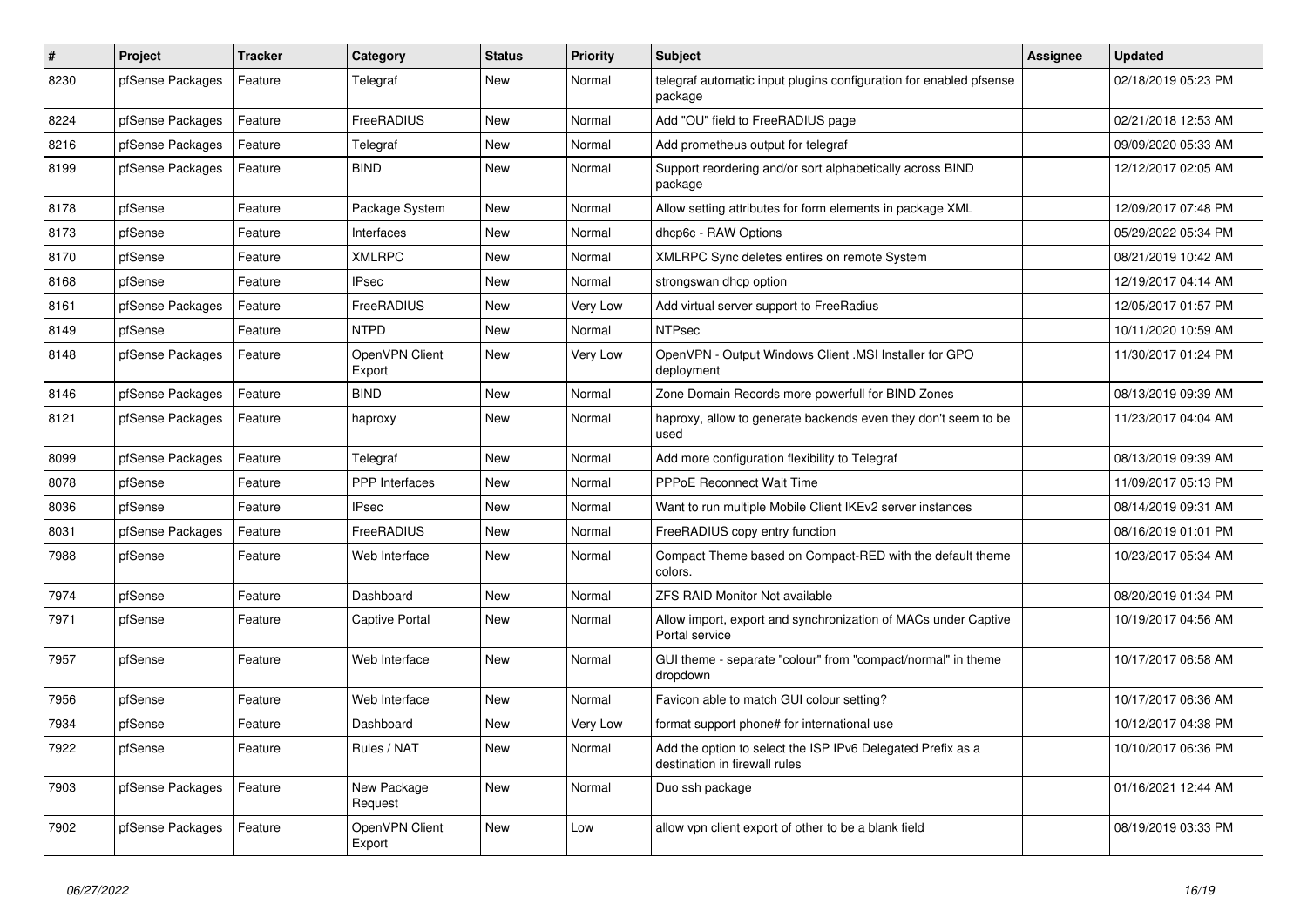| $\vert$ # | Project          | <b>Tracker</b> | Category                 | <b>Status</b> | Priority | <b>Subject</b>                                                                                                        | <b>Assignee</b> | <b>Updated</b>      |
|-----------|------------------|----------------|--------------------------|---------------|----------|-----------------------------------------------------------------------------------------------------------------------|-----------------|---------------------|
| 7888      | pfSense          | Feature        | Package System           | New           | Normal   | Add a button in package manager GUI to upgrade all packages                                                           |                 | 09/28/2017 05:50 AM |
| 7881      | pfSense          | Feature        | OpenVPN                  | <b>New</b>    | Normal   | OpenVPN client - add support for multiple server entries                                                              |                 | 08/14/2019 09:32 AM |
| 7852      | pfSense          | Feature        | <b>DNS Resolver</b>      | New           | Normal   | Add views support to Unbound GUI                                                                                      |                 | 09/11/2017 12:26 PM |
| 7812      | pfSense          | Feature        | Web Interface            | New           | Normal   | ZFS handling of autopreplace                                                                                          |                 | 08/13/2019 03:53 PM |
| 7800      | pfSense          | Feature        | Logging                  | <b>New</b>    | Normal   | Add option for state logging                                                                                          |                 | 08/13/2019 03:51 PM |
| 7799      | pfSense          | Feature        | Rules / NAT              | New           | Normal   | Make an ajax call to toggle logging by clicking on the logging icon<br>next to a rule                                 |                 | 08/13/2019 09:40 AM |
| 7783      | pfSense          | Feature        | <b>Operating System</b>  | New           | Normal   | Support for hosting VMs on pfSense using bhyve                                                                        |                 | 03/25/2022 11:53 AM |
| 7781      | pfSense          | Feature        | Rules / NAT              | New           | Normal   | Please Enable Rule Separators on Manual Outbound NAT                                                                  |                 | 08/21/2019 09:07 AM |
| 7773      | pfSense          | Feature        | <b>IPsec</b>             | New           | Normal   | IPSec using IKEv2 with split DNS not using provided domain<br>names                                                   |                 | 08/15/2017 05:25 PM |
| 7761      | pfSense          | Feature        | Rules / NAT              | New           | Normal   | Add a way to match on IPv6 proto=0 (hop-by-hop header<br>extension)                                                   |                 | 08/13/2019 03:49 PM |
| 7747      | pfSense          | Feature        | Console Menu             | <b>New</b>    | Normal   | Minor UI Tweak: Make hitting enter on the console (esp via SSH)<br>should not log you out, but simply redraw the menu |                 | 08/01/2017 04:03 PM |
| 7738      | pfSense          | Feature        | <b>IPsec</b>             | <b>New</b>    | Normal   | Highlight which IPSec (or other VPN) crypto modes are<br>hardware-accelerated in the UI                               |                 | 08/13/2019 03:46 PM |
| 7720      | pfSense          | Feature        | Hardware / Drivers       | New           | Normal   | Add general watchdog kernel modules (like ichwd) and<br>watchdogd support in the GUI.                                 |                 | 08/19/2019 01:20 PM |
| 7718      | pfSense          | Feature        | Dynamic DNS              | <b>New</b>    | Very Low | Hostname for Custom DynDNS Updater.                                                                                   |                 | 07/24/2017 10:05 AM |
| 7699      | pfSense Packages | Feature        | OpenVPN Client<br>Export | New           | Normal   | OpenVPN Client Export - Default Gateway                                                                               |                 | 08/19/2019 03:32 PM |
| 7691      | pfSense Packages | Feature        | Squid                    | <b>New</b>    | Normal   | Allow for custom icap services for squid                                                                              |                 | 08/24/2017 03:16 AM |
| 7688      | pfSense          | Feature        | Backup / Restore         | <b>New</b>    | Low      | AutoConfigBackup - Info Icon - username only                                                                          |                 | 10/22/2017 10:46 AM |
| 7686      | pfSense Packages | Feature        | haproxy                  | New           | Normal   | Add option in HAProxy to configure SSL defaults based on the<br>Mozilla SSL Configuration Generator                   |                 | 08/16/2019 01:09 PM |
| 7683      | pfSense Packages | Feature        | New Package<br>Request   | <b>New</b>    | Low      | Splunk Universal Forwarder Package                                                                                    |                 | 08/19/2019 02:54 PM |
| 7671      | pfSense          | Feature        | Gateway Monitoring       | New           | Normal   | Gateway Monitoring Via Custom Script or Telnet.                                                                       |                 | 09/18/2020 02:59 PM |
| 7626      | pfSense          | Feature        | Interfaces               | New           | Normal   | Add IPoE support for WAN                                                                                              |                 | 01/01/2022 12:31 AM |
| 7608      | pfSense Packages | Feature        | FreeRADIUS               | New           | Very Low | Captive Portal amount of traffic Account + Free Radius+Mysql                                                          |                 | 05/28/2017 09:08 AM |
| 7602      | pfSense          | Feature        | <b>Operating System</b>  | New           | Normal   | Auto-Create bootable USB for recovery                                                                                 |                 | 08/13/2019 09:50 AM |
| 7563      | pfSense          | Feature        | L <sub>2</sub> TP        | New           | Normal   | I2tp Suggestion: consider allowing IP/Subnet for the user.                                                            |                 | 08/21/2019 10:52 AM |
| 7541      | pfSense          | Feature        | Installer                | New           | Normal   | ZFS Install, add hot spare option                                                                                     |                 | 08/14/2019 09:32 AM |
| 7535      | pfSense Packages | Feature        | Snort                    | New           | Normal   | Snort messages filling System / General. Should have its own log.                                                     |                 | 02/18/2019 05:29 PM |
| 7531      | pfSense          | Feature        | Package System           | New           | Low      | pkg behavior when encountering invalid SSL certificate                                                                |                 | 05/08/2017 06:57 PM |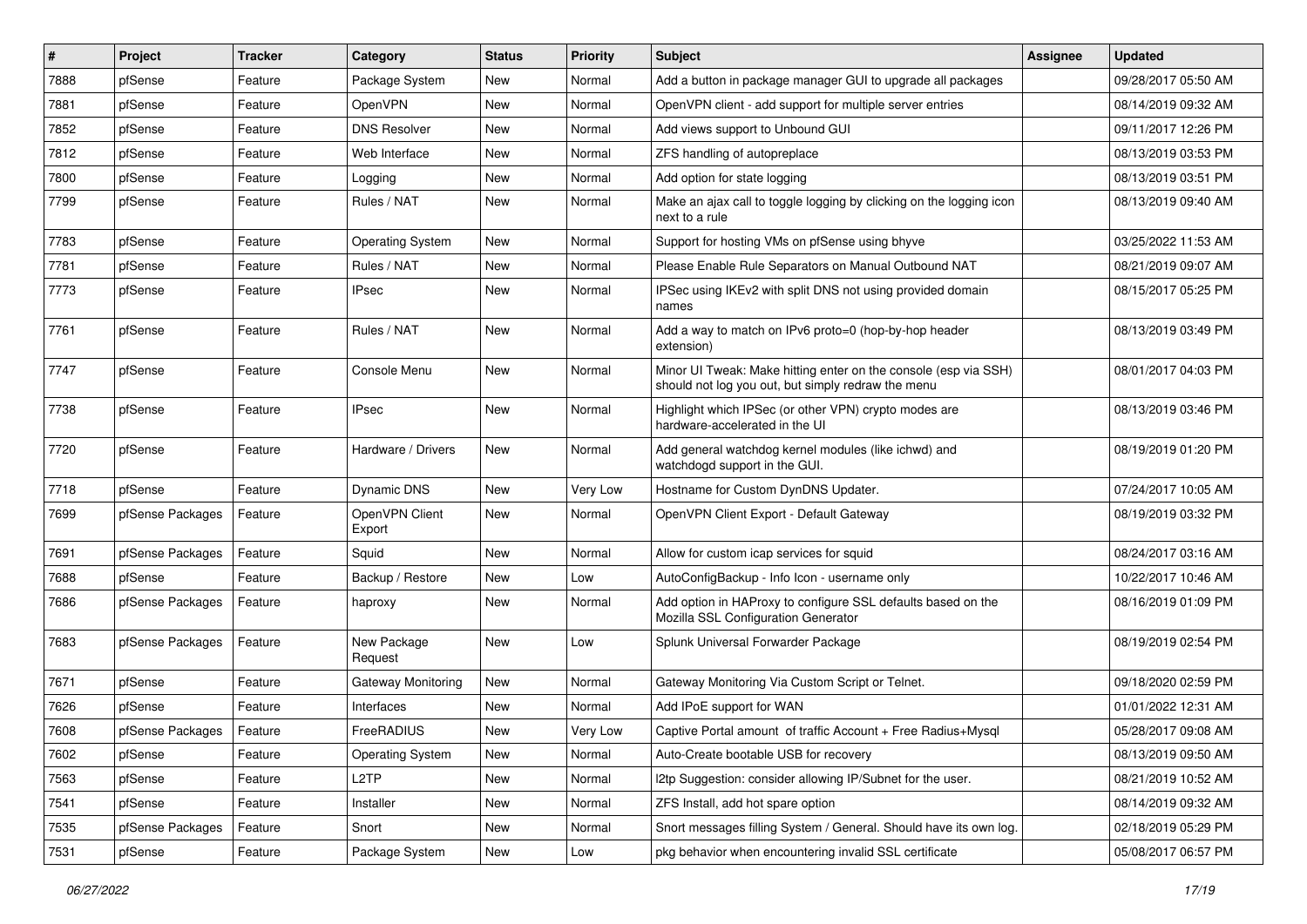| #    | Project          | <b>Tracker</b> | Category                 | <b>Status</b> | <b>Priority</b> | <b>Subject</b>                                                                                                                     | <b>Assignee</b> | <b>Updated</b>      |
|------|------------------|----------------|--------------------------|---------------|-----------------|------------------------------------------------------------------------------------------------------------------------------------|-----------------|---------------------|
| 7521 | pfSense          | Feature        | Package System           | New           | High            | Package Updates via Mirror                                                                                                         |                 | 05/04/2017 08:21 PM |
| 7495 | pfSense          | Feature        | <b>DNS Resolver</b>      | New           | Low             | Ability to set TTL for local for Unbound host overrides and dhcp<br>leases                                                         |                 | 03/06/2018 09:46 AM |
| 7459 | pfSense          | Feature        | Diagnostics              | New           | Low             | "Refresh" button for Diagnostics/Tables display                                                                                    |                 | 08/21/2019 09:27 AM |
| 7449 | pfSense Packages | Feature        | OpenVPN Client<br>Export | New           | Normal          | feature request for openvpn-client-export package, add the<br>support for openvpn up and down script, for mapping network<br>drive |                 | 08/06/2019 05:06 PM |
| 7442 | pfSense          | Feature        | Diagnostics              | New           | Low             | Suggestions for Diagnostics / ARP Table and Diagnostics / NDP<br>Table                                                             |                 | 08/21/2019 09:27 AM |
| 7441 | pfSense          | Feature        | DHCP (IPv4)              | New           | Low             | Display start/end times for Static Mapping leases on DHCP<br>Leases/DHCPv6 Leases                                                  |                 | 08/21/2019 10:48 AM |
| 7418 | pfSense          | Feature        | Dynamic DNS              | New           | Normal          | Dynamic dns should be sorted interface name                                                                                        |                 | 08/21/2019 08:58 AM |
| 7414 | pfSense Packages | Feature        | Snort                    | New           | Normal          | snort needs automated refresh on ip change                                                                                         |                 | 08/20/2019 08:55 AM |
| 7405 | pfSense          | Feature        | DHCP (IPv4)              | New           | Normal          | Ability to add dhcp host reservations from "Diagnostics -> ARP<br>table"                                                           |                 | 10/12/2020 08:22 AM |
| 7367 | pfSense Packages | Feature        | Squid                    | New           | Normal          | Wizard for Squid                                                                                                                   |                 | 03/14/2017 01:59 PM |
| 7365 | pfSense          | Feature        | Logging                  | New           | Low             | Pass firewall/filter rule set through logging for centralized loggers<br>to key on                                                 |                 | 03/07/2017 10:44 AM |
| 7292 | pfSense          | Feature        | <b>Dynamic DNS</b>       | <b>New</b>    | Normal          | DynamicDNS configuration does not sync to HA secondary                                                                             |                 | 02/21/2017 04:56 PM |
| 7287 | pfSense          | Feature        | <b>NTPD</b>              | New           | Normal          | NTP add support for ACTS ref clock                                                                                                 |                 | 10/12/2020 07:45 AM |
| 7281 | pfSense          | Feature        | OpenVPN                  | <b>New</b>    | Normal          | OpenVPN: Add support for IPv6 dynamic prefix selection                                                                             |                 | 12/21/2017 08:56 PM |
| 7260 | pfSense          | Feature        | Rules / NAT              | New           | Normal          | Source OS / p0f Database Missing Modern Operating Systems                                                                          |                 | 04/18/2020 02:25 AM |
| 7244 | pfSense          | Feature        | Developer Tools          | New           | Normal          | Publish pfsense as a Vagrant Basebox                                                                                               |                 | 01/29/2019 04:09 AM |
| 7201 | pfSense          | Feature        | <b>NTPD</b>              | <b>New</b>    | Normal          | NTP Support multiple GPS reference clocks                                                                                          |                 | 04/27/2021 12:31 PM |
| 7182 | pfSense          | Feature        | Dashboard                | New           | Normal          | Break up System Widget on the Dashboard                                                                                            |                 | 08/21/2019 08:59 AM |
| 7181 | pfSense          | Feature        | Rules / NAT              | New           | Low             | Add Top and Add Bottom on Seperator                                                                                                |                 | 08/21/2019 08:55 AM |
| 7085 | pfSense          | Feature        | Rules / NAT              | <b>New</b>    | Normal          | Edit Firewall Rules Seperator                                                                                                      |                 | 09/10/2017 09:15 AM |
| 7078 | pfSense          | Feature        | OpenVPN                  | <b>New</b>    | Low             | Allow reordering of client specific overrides in OpenVPN                                                                           |                 | 11/21/2019 02:48 PM |
| 7030 | pfSense          | Feature        | Multi-WAN                | New           | Very Low        | New Feature Load Balance Per Amount Of GB                                                                                          |                 | 08/13/2019 02:56 PM |
| 7000 | pfSense Packages | Feature        | ntop                     | New           | Normal          | ntopng historical data needs to be reworked                                                                                        |                 | 01/14/2017 09:20 AM |
| 6960 | pfSense          | Feature        | DHCP (IPv4)              | New           | Normal          | Consider replacing ISC DHCP server with KEA DHCP                                                                                   |                 | 09/24/2020 01:59 PM |
| 6956 | pfSense          | Feature        | <b>Captive Portal</b>    | New           | Normal          | Allow more control over concurrent logins                                                                                          |                 | 11/23/2016 12:01 PM |
| 6917 | pfSense          | Feature        | Upgrade                  | New           | Normal          | Add ability to choose from what IP/IFACE you search for updates                                                                    |                 | 11/11/2016 09:51 AM |
| 6845 | pfSense          | Feature        | Interfaces               | New           | Normal          | DHCP / DHCPv6 WAN client status page                                                                                               |                 | 08/19/2019 12:37 PM |
| 6842 | pfSense          | Feature        | Package System           | New           | Low             | Package Manager progress bar should indicate overall progress                                                                      |                 | 08/21/2019 08:55 AM |